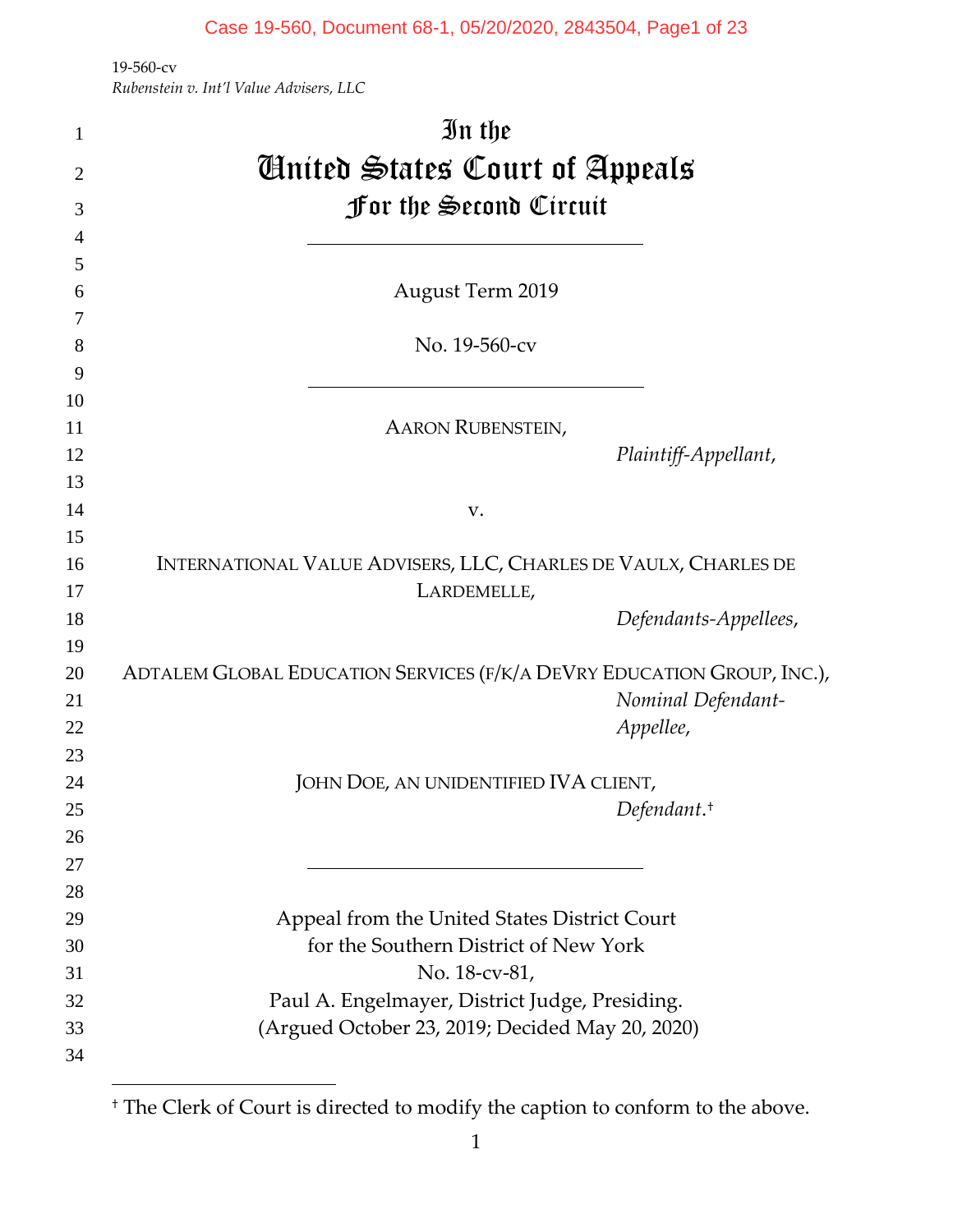*Rubenstein v. Int'l Value Advisers, LLC*

 Before: KEARSE, PARKER, and SULLIVAN, *Circuit Judges*. Plaintiff-Appellant Aaron Rubenstein appeals from an order of the United States District Court for the Southern District of New York (Engelmayer, *J.*) dismissing his complaint under Section 16(b) of the Securities Exchange Act for failure to state a claim. We hold that an investment management agreement delegating discretionary investment authority to an investment advisor is not an agreement to trade in the securities of an issuer and, therefore, is not a standalone basis for membership in an insider group. Moreover, we hold that such an investment advisor's client does not become an insider group member simply because the advisor has filed a Schedule 13D or deputized a director on an issuer's board. Consequently, clients who have not entered an issuer-specific trading agreement are not liable for disgorgement of short-swing profits solely by virtue of their investment advisor's insider status. **AFFIRMED.** 20 MIRIAM TAUBER (David Lopez, Law Office of David Lopez, Southampton, NY, *on the brief*), Miriam Tauber Law PLLC, New York, NY, *for Plaintiff- Appellant*. DENNIS HENRY TRACEY, III (Robin Muir, *on the brief*), Hogan Lovells US LLP, New York, NY, *for Defendants-Appellees*. SUSAN SALTZSTEIN, Skadden, Arps, Slate, Meagher & Flom LLP, New York, NY, *for Nominal Defendant-Appellee*.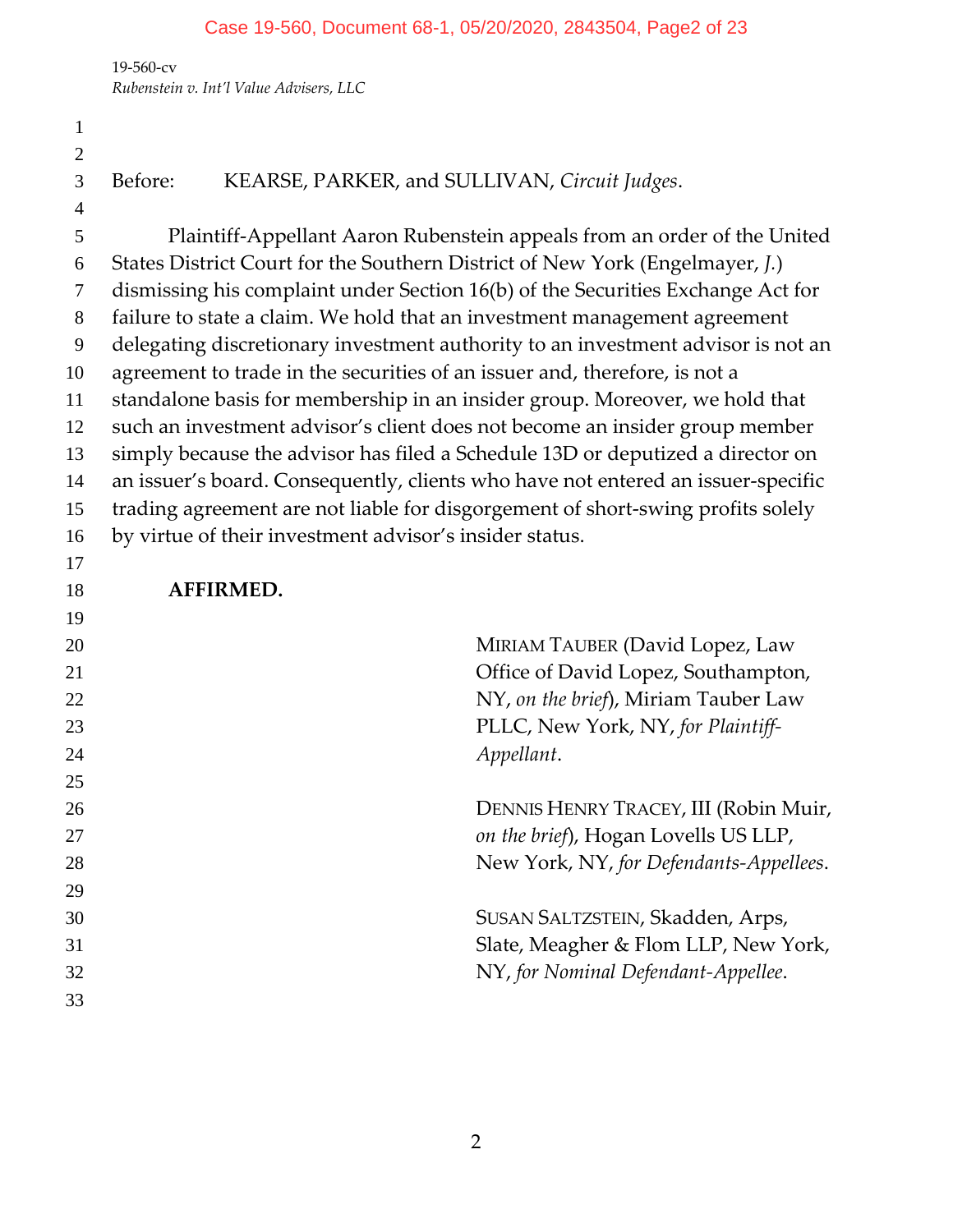## BARRINGTON D. PARKER, *Circuit Judge*:

 Plaintiff-Appellant Aaron Rubenstein appeals from an order of the United States District Court for the Southern District of New York (Engelmayer, *J.*) dismissing, under Rule 12(b)(6), his complaint alleging violations of Section 16(b) of the Securities Exchange Act of 1934 (the "'34 Act"). The issue presented is whether a client of an investment advisor became a member of a Section 13(d) group with his investment advisor and the advisor's other clients merely because he and the other clients had delegated discretionary investment authority to the advisor and the advisor had purchased for the client's account shares of the same issuer that was the subject of the advisor's Schedule 13D filing. We agree with the court below that the client did not thereby become a member of a group and that the client was not obliged to disgorge his short-swing profits. Accordingly, we affirm the order of the district court.

 To prevent insiders of a securities issuer from trading on material non- public information, Section 16(b) of the Securities Exchange Act of 1934 imposes strict liability on certain insiders of an issuer, requiring them to disgorge to the issuer any profits they realize from short-swing trading in the issuer's securities. As defined by Section 16(b), short-swing trading is "any purchase and sale, or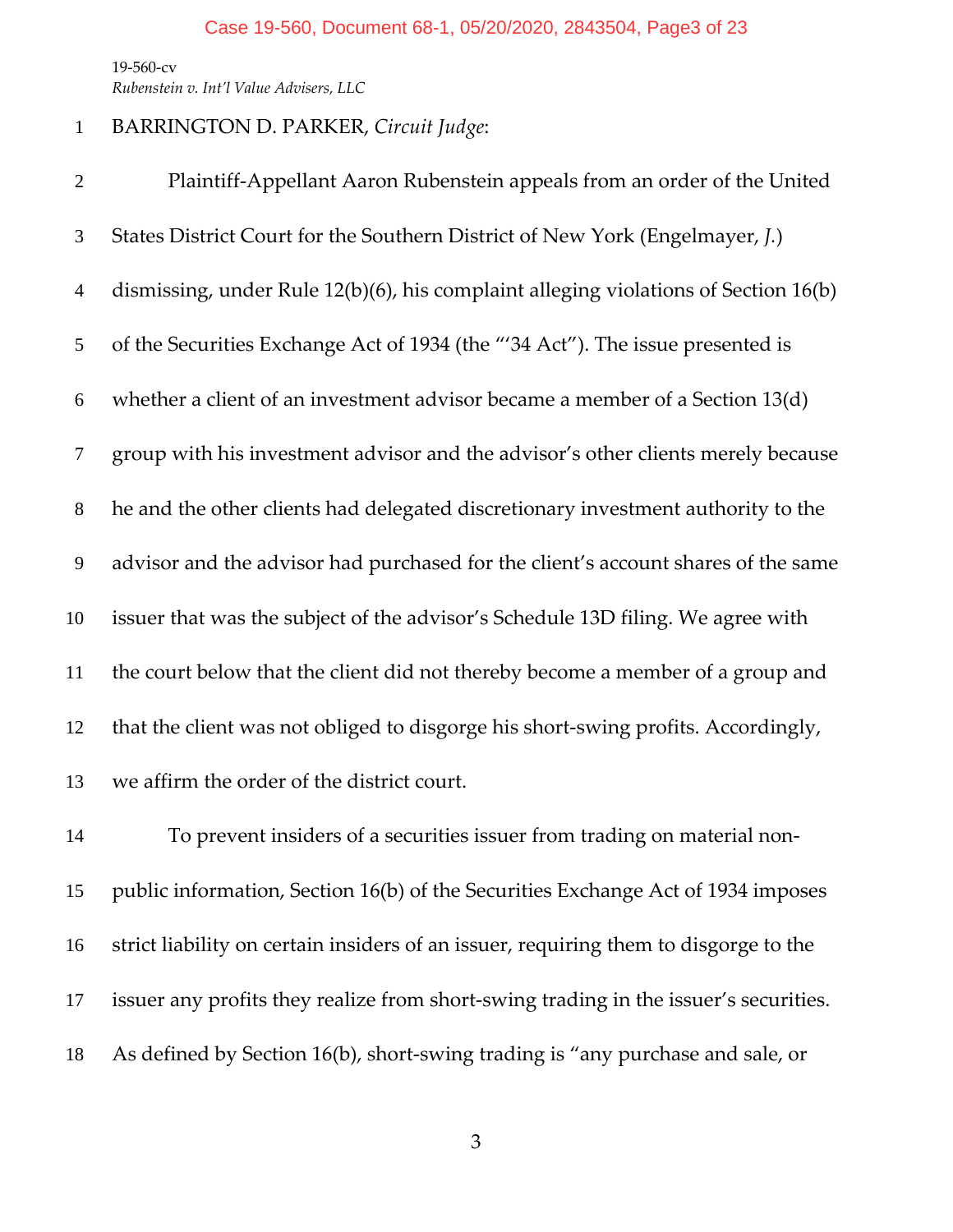| $\mathbf{1}$   | any sale and purchase, of any equity security of such issuer within any period              |
|----------------|---------------------------------------------------------------------------------------------|
| $\overline{2}$ | of less than six months irrespective of any intention on the part of [the                   |
| 3              | insider]." 15 U.S.C. § 78p(b). Among the insiders subject to the rule are directors         |
| $\overline{4}$ | and officers of the issuer, as well as "[e]very person who is directly or indirectly        |
| 5 <sup>5</sup> | the beneficial owner of more than 10 percent of any class of any equity security"           |
| 6              | of the issuer. $Id$ . <sup>1</sup> Section 16(b) is known as the "short-swing profit rule." |
| 7              | In addition to requiring individual statutory insiders to disgorge short-                   |
| 8              | swing profits, the '34 Act provides for "group" liability. Section 13(d)(3) provides        |
| 9              | that "[w]hen two or more persons act as a group for the purpose of acquiring,               |
| 10             | holding, or disposing of securities of an issuer," the group shall be deemed a              |

<span id="page-3-0"></span><sup>&</sup>lt;sup>1</sup> The definition of "beneficial owner" under the statute is somewhat involved. First, Section 13(d) defines a "beneficial owner" as "any person who . . . has or shares: (1) Voting power which includes the power to vote, or to direct the voting of, [a] security; and/or, (2) Investment power which includes the power to dispose, or to direct the disposition of, [a] security." 17 C.F.R. § 240.13d-3(a). With certain exceptions, this definition is employed to determine who qualifies as a statutory insider subject to the short-swing profit rule. *Id.* § 240.16a-1(a)(1). Next, Section 16(b) narrows the class of transactions subject to the rule by defining "beneficial owner" as "any person who, directly or indirectly . . . has or shares a direct or indirect pecuniary interest in the equity securities." *Id.* § 240.16a-1(a)(2). A pecuniary interest is an "opportunity, directly or indirectly, to profit or share in any profit derived from a transaction in the subject securities," id. § 240.16a-1(a)(2)(i), and may include a "performance-related fee, other than an asset-based fee, received by . . . [an] investment manager," *id.* § 240.16a- $1(a)(2)(ii)(C)$ .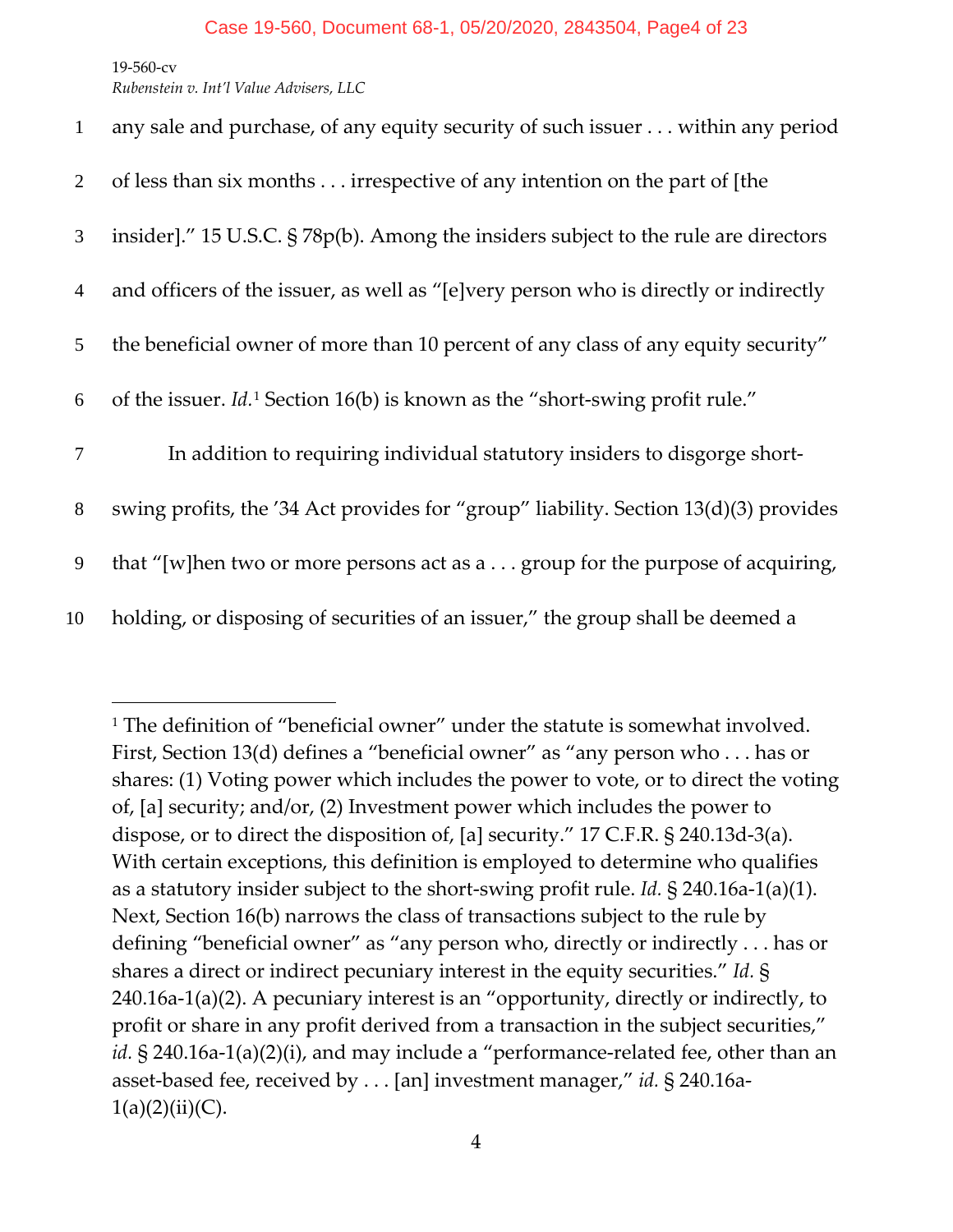| $\mathbf{1}$   | "person" subject to Section 16(b). Id. § 78m(d)(3). <sup>2</sup> A group is formed "[w]hen |
|----------------|--------------------------------------------------------------------------------------------|
| 2              | two or more persons agree to act together for the purpose of acquiring, holding,           |
| 3              | voting or disposing of equity securities of an issuer." 17 C.F.R. § 240.13d-5(b)(1).       |
| $\overline{4}$ | The group is then "deemed to have acquired beneficial ownership of all                     |
| 5              | equity securities of that issuer beneficially owned by any [group members]." Id.           |
| 6              | Consequently, if members of a group collectively hold more than 10% of any                 |
| 7              | class of equity securities of an issuer, each member of the group is subject to the        |
| 8              | short-swing profit rule. See id. $\S$ 240.16a-1(a)(3). The dispositive issue on this       |
| 9              | appeal is whether John Doe, an anonymous defendant, became a member of such                |
| 10             | a group.                                                                                   |
| 11             | Defendant International Value Advisers ("IVA") is an investment advisor                    |
| 12             | registered under Section 203 of the Investment Advisers Act of 1940. Defendants            |
| 13             | Charles de Vaulx and Charles de Lardemelle are the managing members of IVA,                |
| 14             | as well as portfolio managers for IVA-managed funds and separately managed                 |
| 15             | client accounts. Rubenstein holds shares in AdTalem Global Education Services,             |
| 16             | formerly known as DeVry Education Group ("DeVry"). The "John Doe"                          |
| 17             | defendant is the owner of a brokerage trading account managed by IVA, and                  |

<span id="page-4-0"></span> S*ee also* 17 C.F.R. § 240.16a-1(a)(1) (applying the preceding definition, drawn from Section 13(d), for purposes of Section 16(b) liability).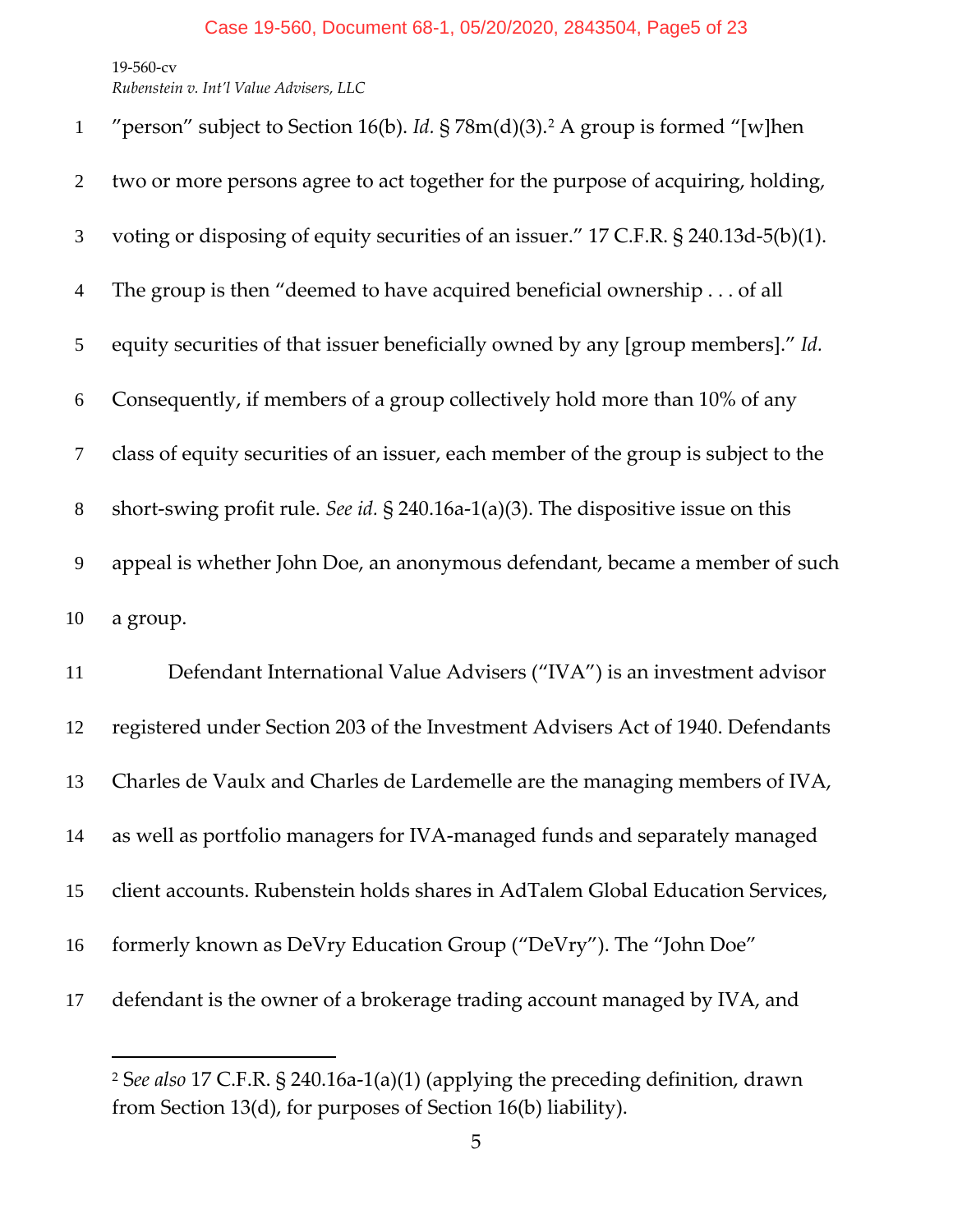| $\mathbf{1}$   | IVA exercises discretionary authority over that account. That account holds       |
|----------------|-----------------------------------------------------------------------------------|
| $\overline{2}$ | shares of DeVry selected and purchased for it by IVA acting as its investment     |
| 3              | manager. Although that account does not hold more than 10% of DeVry shares,       |
| 4              | John Doe, the IVA defendants, and IVA's other clients collectively owned 19.5%    |
| 5              | of DeVry's outstanding common stock.                                              |
| 6              | Between June and December 2016, the IVA defendants reported on                    |
| $\overline{7}$ | ownership reports filed under Section 13(d) and Section 16(a) of the '34 Act that |
| $8\phantom{1}$ | they beneficially owned, through their voting and investment power over their     |
| 9              | advisee-clients, more than 10% of DeVry's outstanding common stock.               |
| 10             | Specifically, at various times in 2016, the IVA defendants filed Schedule 13Ds    |
| 11             | with the SEC indicating that, in accumulating their position in DeVry, they had   |
| 12             | formed a "control purpose" with respect to DeVry and that they sought the         |
| 13             | appointment of IVA's managing partner to the DeVry board to represent the         |
| 14             | investment interests of IVA and its clients who held DeVry shares.                |
| 15             | No one disputes that, at this point, the IVA defendants were subject to           |
| 16             | Section 16(b)'s short-swing profit rule. In July 2016, IVA, as investment manager |
| 17             | for John Doe's account, purchased 31,847 shares of DeVry and within six months    |
| 18             | sold DeVry shares at a profit. If John Doe were a member of a group with the      |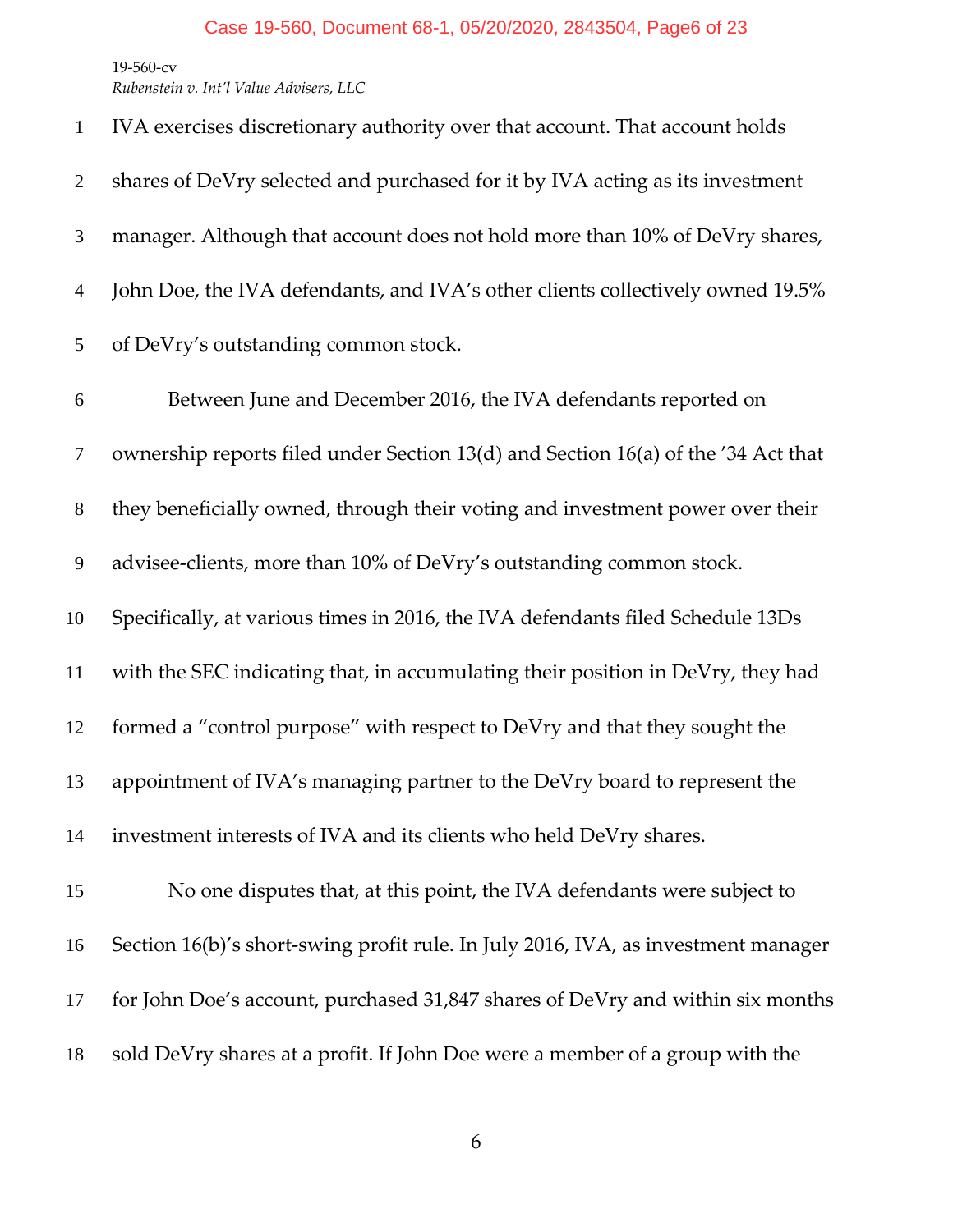| $\mathbf{1}$   | IVA defendants and their other clients, he would have been a statutory insider    |
|----------------|-----------------------------------------------------------------------------------|
| $\overline{2}$ | subject to the short-swing profit rule because the IVA defendants were insiders   |
| 3              | and their clients collectively owned more than 10% of DeVry common stock. If      |
| $\overline{4}$ | not, he would not have been subject to the rule. Accordingly, what the parties    |
| 5              | contest is whether John Doe was a member of an insider group with IVA and its     |
| 6              | clients and consequently obligated to return the short-swing profits.             |
| $\tau$         | Rubenstein sued, alleging that John Doe was a member of a group with the          |
| $8\,$          | IVA defendants and IVA's other clients. He contended that John Doe's              |
| 9              | investment management agreement with IVA qualified as an agreement to trade       |
| 10             | in the securities of an issuer under Section 13(d). He further theorized that the |
| 11             | IVA defendants' filing of a Schedule 13D automatically caused John Doe to         |
| 12             | become a member of a group by "silent acquiescence." In other words,              |
| 13             | Rubenstein alleged that the filing of the Schedule 13D put an owner of DeVry      |
| 14             | shares in a managed account (such as John Doe) on notice of the IVA defendants'   |
| 15             | control purpose and that the owner thereby "agreed" to become part of the         |
| 16             | group by failing to terminate the IVA defendants' control of the managed          |
| 17             | account.                                                                          |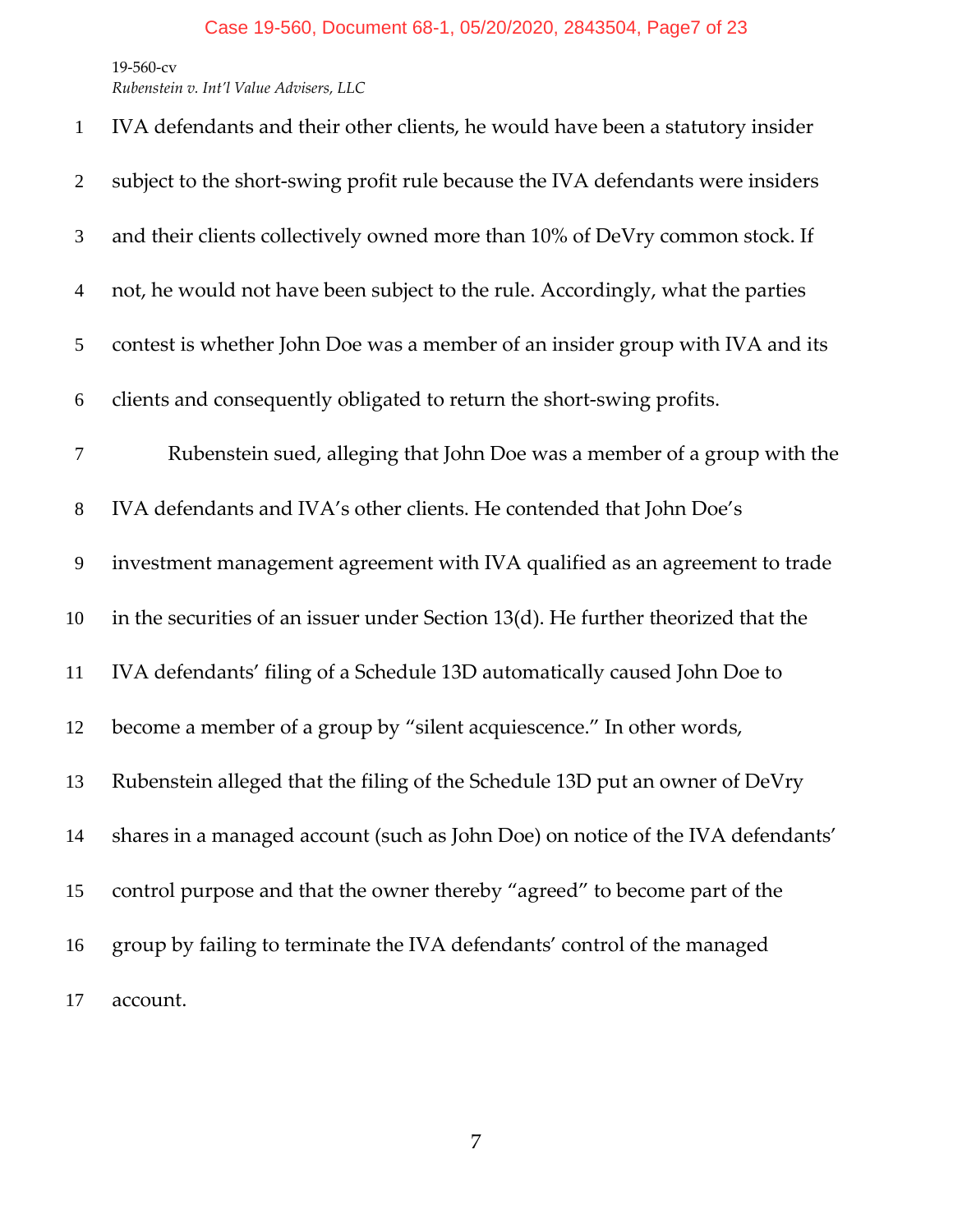*Rubenstein v. Int'l Value Advisers, LLC*

| $\mathbf{1}$   | Defendants moved to dismiss the complaint and the district court granted                   |
|----------------|--------------------------------------------------------------------------------------------|
| $\overline{2}$ | the motion. The court observed that the touchstone of a group under Section                |
| 3              | 13(d) is that its members combined in furtherance of a common objective. The               |
| $\overline{4}$ | court held that the complaint did not plausibly allege a common objective                  |
| 5              | between the IVA defendants, who had a control purpose, and John Doe, whose                 |
| 6              | DeVry shares had been purchased for his account on a discretionary basis by his            |
| 7              | investment manager. In other words, the court held that Rubenstein had not                 |
| 8              | plausibly pled the existence of a Section 13(d) agreement. Rubenstein v. Int'l Value       |
| 9              | Advisers, LLC, 363 F. Supp. 3d 379, 394-95 (S.D.N.Y. 2019).                                |
| 10             | The court further concluded that the applicable Section 13(d) rule, in                     |
| 11             | addition to requiring an agreement, required its members to have acted together            |
| 12             | for the purpose of acquiring not just any security but the securities of "an issuer,"      |
| 13             | meaning a particular issuer. Because the complaint did not plausibly allege that           |
| 14             | this had occurred, the court determined that John Doe did not become a member              |
| 15             | of a 13(d) group and could not be required to return his DeVry profits. <i>Id.</i> at 392. |
| 16             | This appeal followed. "We review a district court's grant of a motion to                   |
| 17             | dismiss under Rule 12(b)(6) de novo." Edwards v. Sequoia Fund, Inc., 938 F.3d 8, 12        |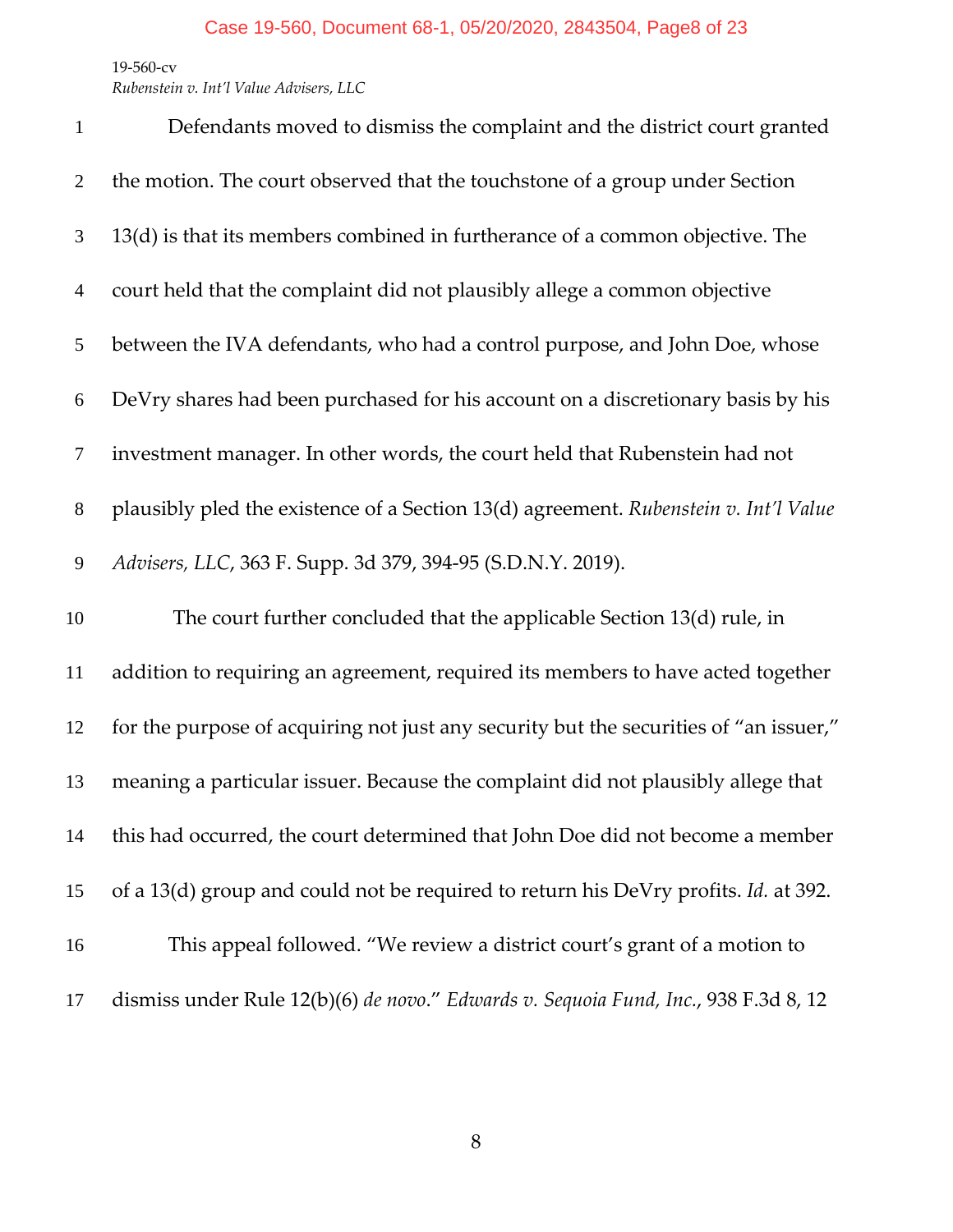(2d Cir. 2019); *see also Ashcroft v. Iqbal*, 556 U.S. 662, 678 (2009); *Bell Atl. Corp. v.* 

*Twombly*, 550 U.S. 544, 555-56 (2007).

| $\mathfrak{Z}$ | <b>DISCUSSION</b>                                                                  |
|----------------|------------------------------------------------------------------------------------|
| $\overline{4}$ | Resolution of this appeal turns on whether John Doe was a member of an             |
| 5              | insider group. We hold that he was not. Our holding follows from the text and      |
| 6              | structure of the '34 Act and its implementing regulations, as well as the          |
| 7              | legislative purpose behind the short-swing profit rule. Moreover, we are           |
| 8              | unmoved by Rubenstein's arguments to the contrary, which are based either on a     |
| 9              | misunderstanding of certain regulatory exemptions or on erroneous legal            |
| 10             | positions.                                                                         |
| 11             | I.                                                                                 |
| 12             | A Section 13(d) group is formed "[w]hen two or more persons agree to act           |
| 13             | together for the purpose of acquiring, holding, voting or disposing of equity      |
| 14             | securities of an issuer." 17 C.F.R. § 240.13d-5(b)(1). The group is then deemed to |
| 15             | have acquired beneficial ownership of all equity securities of that issuer         |
| 16             |                                                                                    |
|                | beneficially owned by any group members. If the group's collective holdings        |
| 17             | exceed 10% of any class of the issuer's outstanding equity securities, then each   |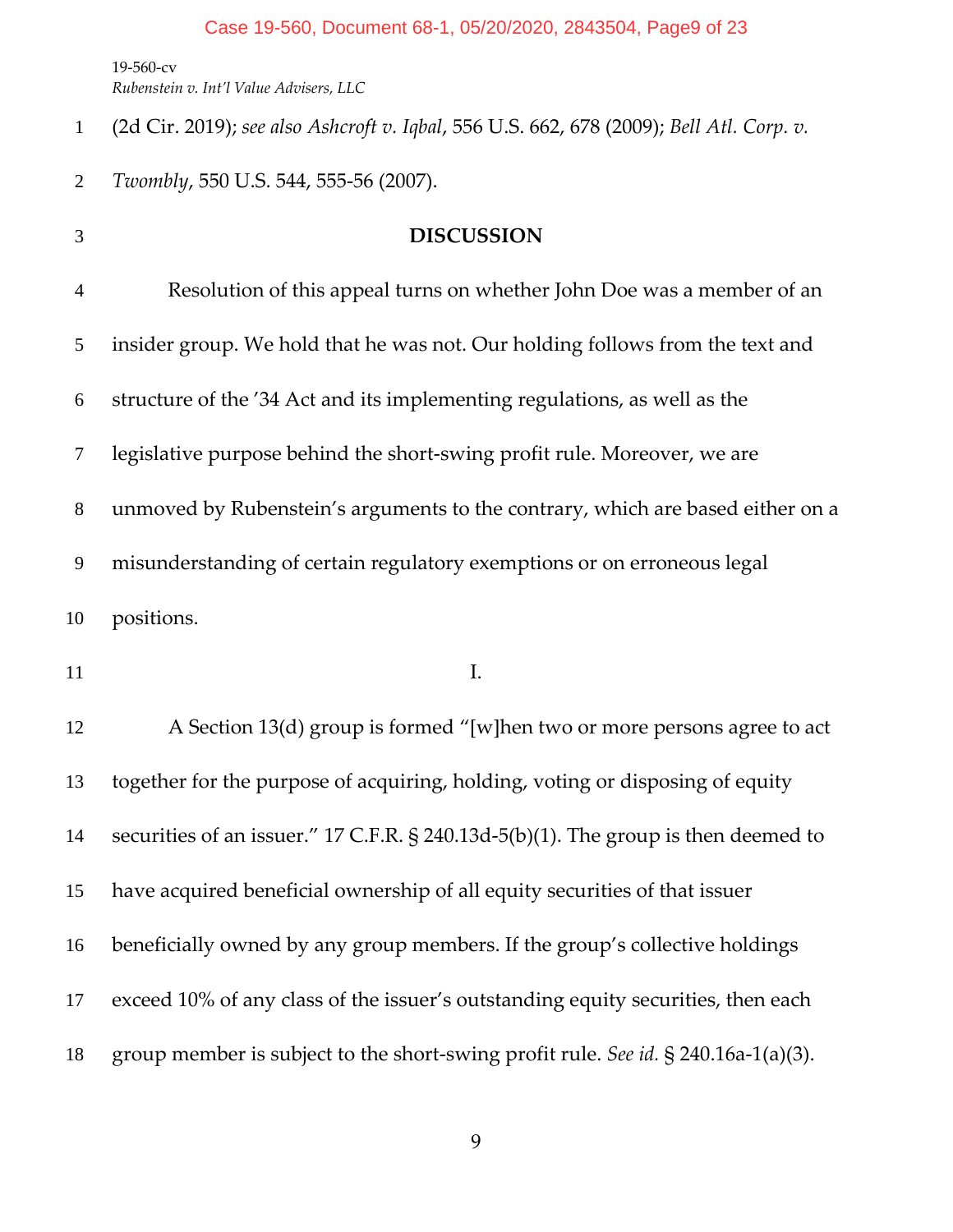*Rubenstein v. Int'l Value Advisers, LLC*

| $\mathbf{1}$   | Rubenstein does not allege that any defendants are liable for short-swing            |
|----------------|--------------------------------------------------------------------------------------|
| $\overline{2}$ | profits except John Doe, who realized the profits in an account managed for him      |
| 3              | by IVA. It is not disputed that the other defendants were statutory insiders who     |
| $\overline{4}$ | would have been obligated to return short-swing profits had they realized them.      |
| 5              | They were required to file, and did file, Schedule 13Ds.                             |
| 6              | Rubenstein relies principally on the theory that IVA's clients became                |
| 7              | members of a group with their investment advisor and its other clients when          |
| $8\,$          | they signed investment management agreements delegating discretionary                |
| 9              | trading authority to IVA. We do not agree. Rubenstein's theory is incompatible       |
| 10             | with the text of the '34 Act and its implementing regulations. Both provide that a   |
| 11             | group is formed when multiple individuals agree to act together "for the             |
| 12             | purpose of acquiring, holding, or disposing of securities of an issuer." 15 U.S.C. § |
| 13             | 78m(d)(3) (emphasis added); see also 17 C.F.R. § 240.13d-5(b)(1). The regulations    |
| 14             | then deem the group members "to have acquired beneficial ownership of all            |
| 15             | equity securities of that issuer beneficially owned by any [group members]." 17      |
| 16             | C.F.R. § 240.13d-5(b)(1) (emphasis added).                                           |
| 17             | We straightforwardly conclude that these provisions impose liability only            |

when insiders enter an agreement, as defined in 17 C.F.R. § 13d-5(b)(1), to trade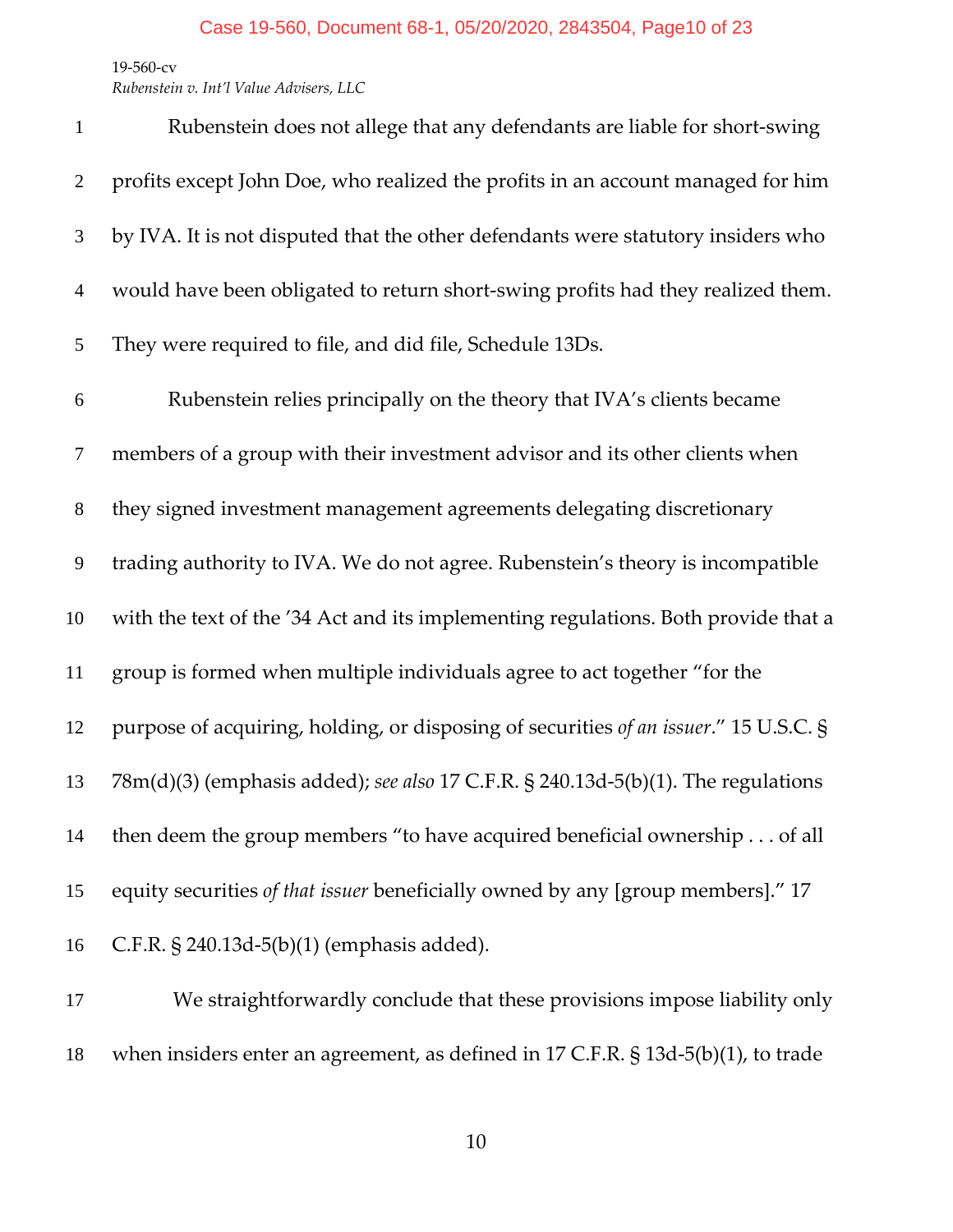*Rubenstein v. Int'l Value Advisers, LLC*

| $\mathbf{1}$   | the securities of a particular issuer. In American Standard, Inc. v. Crane Co., we said |
|----------------|-----------------------------------------------------------------------------------------|
| 2              | that because Section 16(b) "speaks of 'such issuer' in the singular," there is "no      |
| 3              | room for a grammatical construction that would convert the singular into a              |
| $\overline{4}$ | plural." 510 F.2d 1043, 1058 (2d Cir. 1974); see also Roth v. Jennings, 489 F.3d 499,   |
| 5              | 510-12 (2d Cir. 2007); Morales v. Quintel Entm't, Inc., 249 F.3d 115, 125-26 (2d Cir.   |
| 6              | 2001); Morales v. Freund, 163 F.3d 763, 767 (2d Cir. 1999).                             |
| $\tau$         | Rubenstein does not allege the existence of any such agreement. He admits               |
| $8\,$          | that the only agreement between the IVA defendants and John Doe is an                   |
| 9              | investment management agreement under which John Doe gave the IVA                       |
| 10             | defendants discretionary authority to trade securities in his account and agreed        |
| 11             | to pay them a fee for these services. Neither DeVry nor any other issuer was            |
| 12             | identified as one whose stock IVA might purchase for John Doe's account. In             |
| 13             | addition, the investment management agreement did not address whether, or to            |
| 14             | what extent, the IVA defendants might purchase or sell the same securities for          |
| 15             | the other accounts they managed; nor did the investment management                      |
| 16             | agreement touch on the subject of whether the IVA defendants might seek to              |
| 17             | influence or control an issuer whose shares might be in an account they                 |
| 18             | managed. Consequently, Rubenstein is simply wrong when he contends that the             |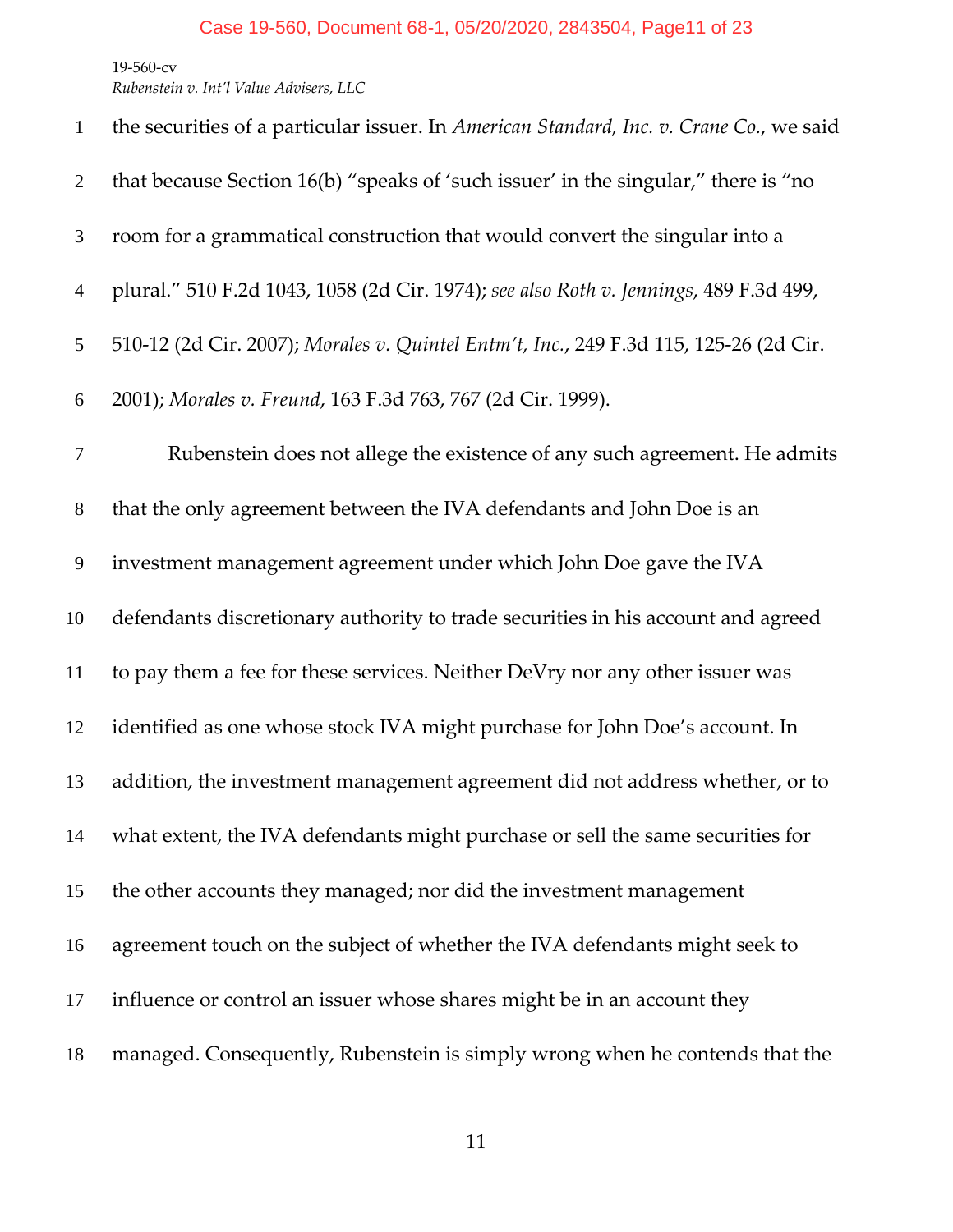## Case 19-560, Document 68-1, 05/20/2020, 2843504, Page12 of 23

19-560-cv

| $\mathbf{1}$   | investment management agreement constituted an "agreement" to trade in              |
|----------------|-------------------------------------------------------------------------------------|
| 2              | DeVry securities under Section 13(d) and 17 C.F.R. § 240.13d-5(b)(1).               |
| 3              | An investment advisory client does not form a group with its investment             |
| $\overline{4}$ | advisor by merely entering into an investment advisory relationship. Nor does       |
| 5              | an investor become a member of a group solely because his or her advisor caused     |
| 6              | other (or all) of its clients to invest in securities of the same issuer. And       |
| $\tau$         | Rubenstein points us to nothing else that might constitute an "agreement" or        |
| $8\phantom{1}$ | demonstrate a "common objective" to trade in the securities of "an issuer."         |
| 9              | II.                                                                                 |
| 10             | In addition to its incompatibility with the text of the statutes and rules,         |
| 11             | Rubenstein's interpretation does not serve the purpose of the statute, which is     |
| 12             | designed to "prevent a group of persons who seek to pool their voting or other      |
| 13             | interests in the securities of an issuer from evading the provisions of the statute |
| 14             | because no one individual owns more than 10 percent of the securities." H.R.        |
| 15             | Rep. No. 90-1711 (1968), as reprinted in 1968 U.S.C.C.A.N. 2811, 2818; see also     |
| 16             | Quintel, 249 F.3d at 123 ("[T]he purpose of the provision was to prevent evasion    |
| 17             |                                                                                     |
|                | of the disclosure requirement."). Rubenstein has never alleged that IVA's clients   |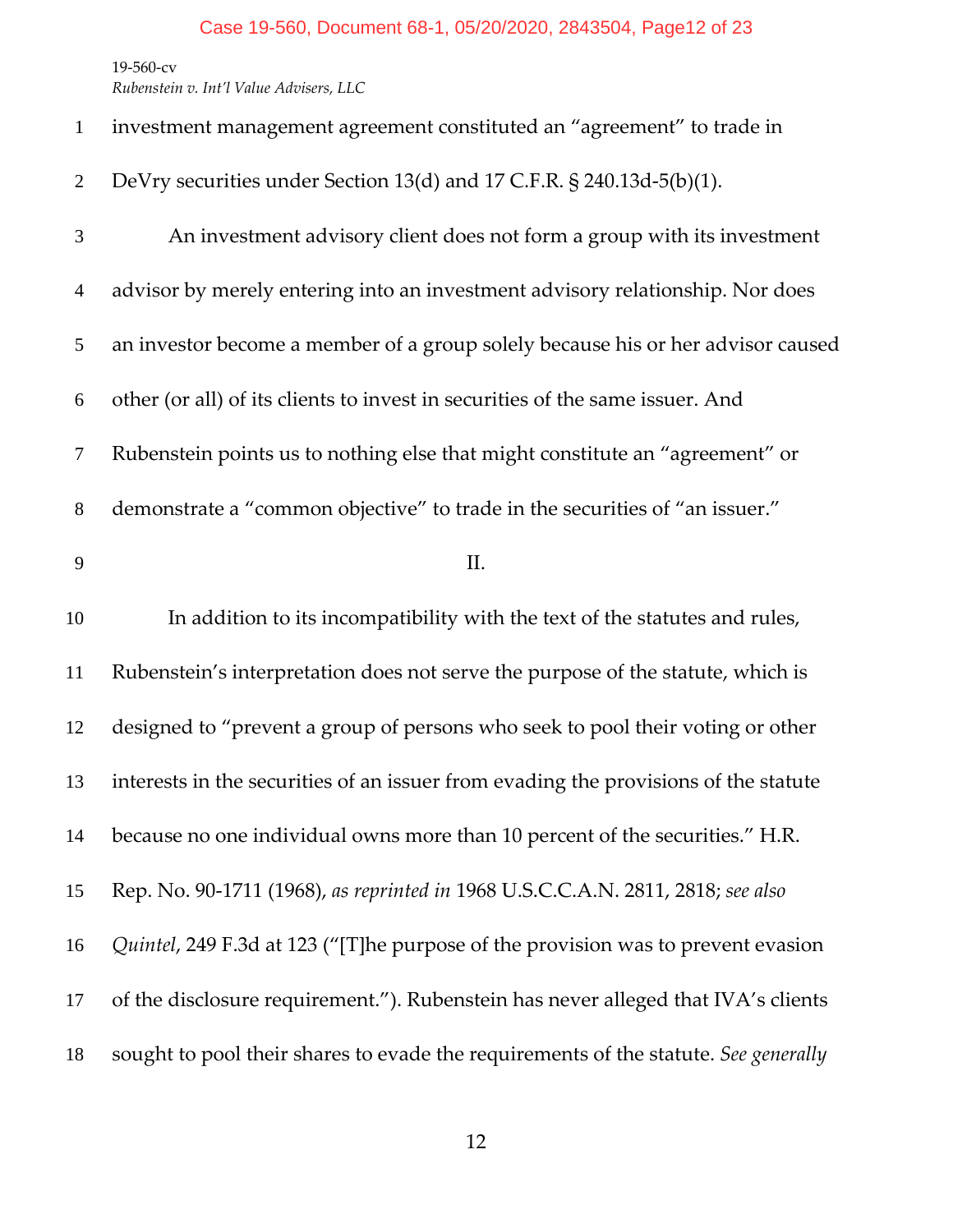*Magma Power Co. v. Dow Chem. Co.*, 136 F.3d 316, 320 (2d Cir. 1998) (holding that courts should evaluate short-swing transactions pragmatically to determine whether they serve as a "vehicle for the evil which Congress sought to prevent" (quoting *Kern Cty. Land Co. v. Occidental Petroleum Corp.*, 411 U.S. 582, 594 (1973))).

 Nonetheless, Rubenstein offers a variety of policy arguments in support of his position, none of which persuades us. For example, he contends that our holding will facilitate illicit insider trading. Section 16(b) is designed to prevent abuse of inside information by prohibiting a narrow class of trades that Congress viewed as particularly likely to be based on such information. Rubenstein voices the concern that our holding will enable investment managers to evade Section 16(b) and to abuse inside information by trading in client funds rather than their own funds because client funds may not be subject to disgorgement. He argues that if clients are not members of a group with their advisor, then their advisor will be able to trade its clients' shares using inside information and to earn profits from those trades.

17 Because of the strict liability imposed by Section 16(b), the Supreme Court has cautioned against exceeding the "narrowly drawn limits" on the class of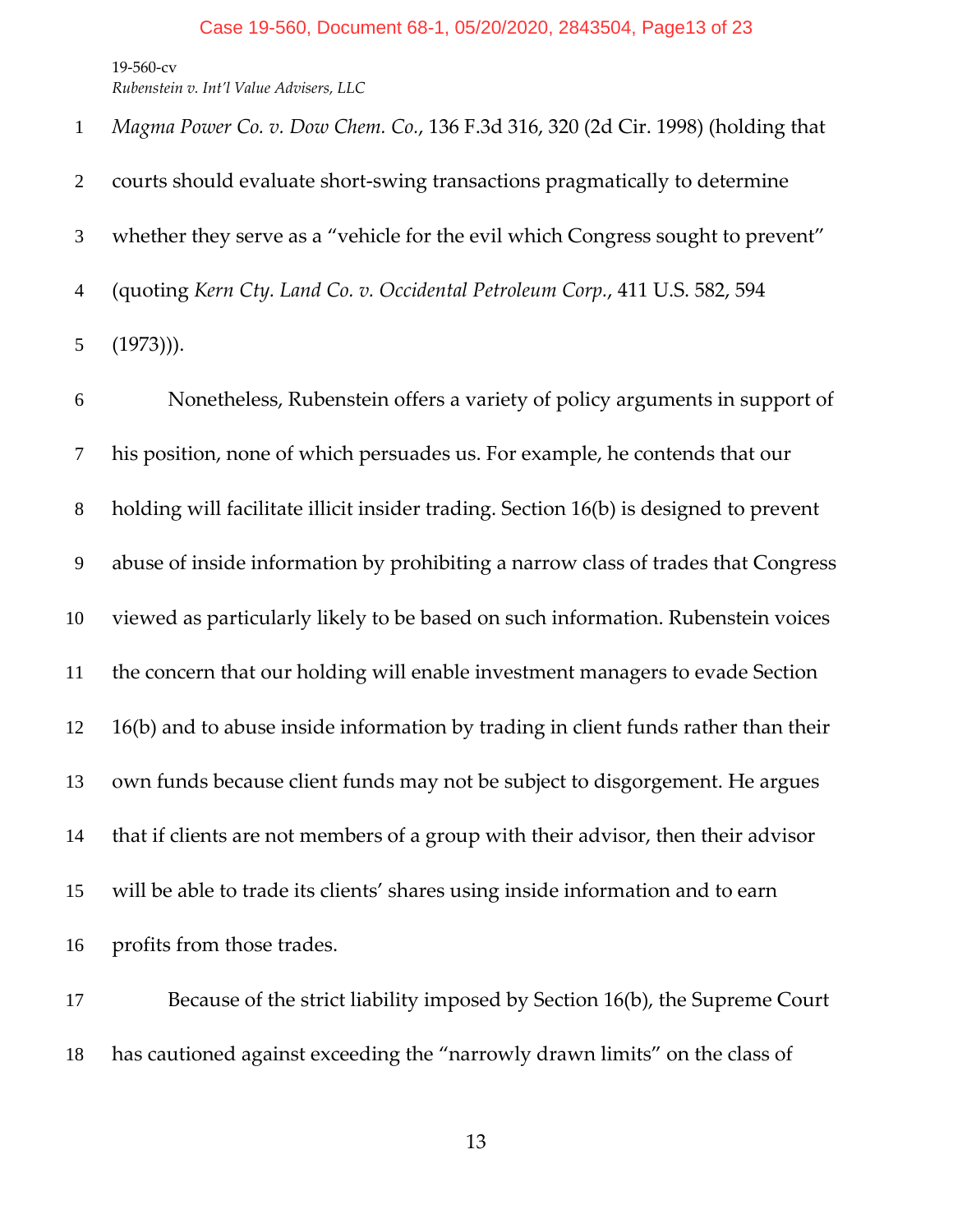corporate insiders who may be subject to the statute*. Gollust v. Mendell*, 501 U.S. 115, 122 (1991) (quoting *Foremost-McKesson, Inc. v. Provident Sec. Co.*, 423 U.S. 232, 251 (1976)); *accord Reliance Elec. Co. v. Emerson Elec. Co*., 404 U.S. 418, 427 (1972). Accordingly, we may not expand the boundaries of the statute merely to address Rubenstein's concerns. In any case, Congress has chosen to address Rubenstein's concerns in other ways. Exempting certain client profits from Section 16(b) does not insulate investment advisors from liability under the more general anti-fraud provisions of the '34 Act: Section 10(b) and Rule 10b-5. If IVA had improperly used inside information to trade in its clients' accounts, it could be subject to Rule 10b-5, regardless of whether its clients were part of an insider group. Section 16(b) addresses only a narrow class of potential insider trading. By contrast, Rule 10b-5 addresses a broader sphere, including the insider trading that Rubenstein asks Section 16(b) to police. Trading that passes muster under Section 16(b) may not do so under Rule 10b-5. Rubenstein's fear that our holding will offer a safe harbor to investment managers engaged in insider trading is consequently unwarranted. Suffice it to say that his complaint contains no allegations that Rule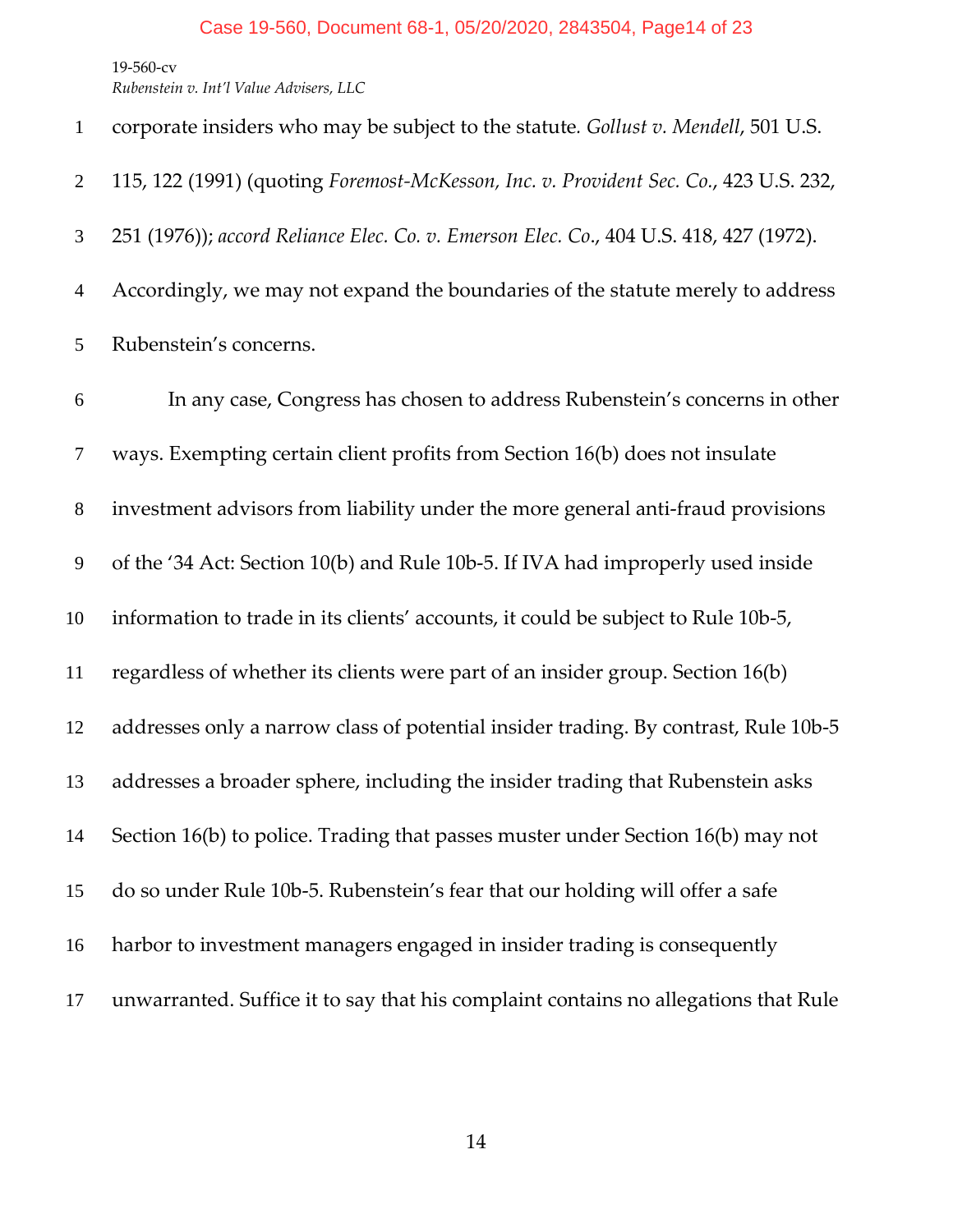*Rubenstein v. Int'l Value Advisers, LLC*

 10b-5 has been violated, and that provision plays no part in our resolution of this case.

| 3              | Rubenstein next complains that our holding will undermine Section 13(d)'s                    |
|----------------|----------------------------------------------------------------------------------------------|
| $\overline{4}$ | disclosure requirement. <sup>3</sup> Section $13(d)$ requires persons who are the beneficial |
| 5              | owners of more than 5% of a company's shares to file a disclosure statement with             |
| 6              | the SEC. 15 U.S.C. § 78m(d). The requirement is designed to alert investors when             |
| 7              | shareholders acquire potentially controlling interests in corporations. Rubenstein           |
| $8\,$          | argues that our holding will enable investment advisors to exercise control over             |
| 9              | companies without disclosing their interests if they distribute shares among their           |
| 10             | clients' accounts such that the advisors' own holdings never reach the 5%                    |
| 11             | threshold.                                                                                   |
| 12             | However, this argument overlooks the fact that investment advisors may                       |
| 13             | qualify as beneficial owners of shares in their clients' accounts, for purposes of           |
| 14             | Section 13(d), regardless of whether they form an insider group with their clients.          |
| 15             | When their clients' holdings in a security collectively reach the 5% threshold, the          |
| 16             | advisors may be subject to Section 13(d)'s reporting requirements. This is                   |
| 17             | because Rule 13d-3 defines beneficial ownership not by pecuniary interest in a               |

<span id="page-14-0"></span><sup>&</sup>lt;sup>3</sup> The definition of "group" that applies in Section 16(b) cases is drawn from Section 13(d).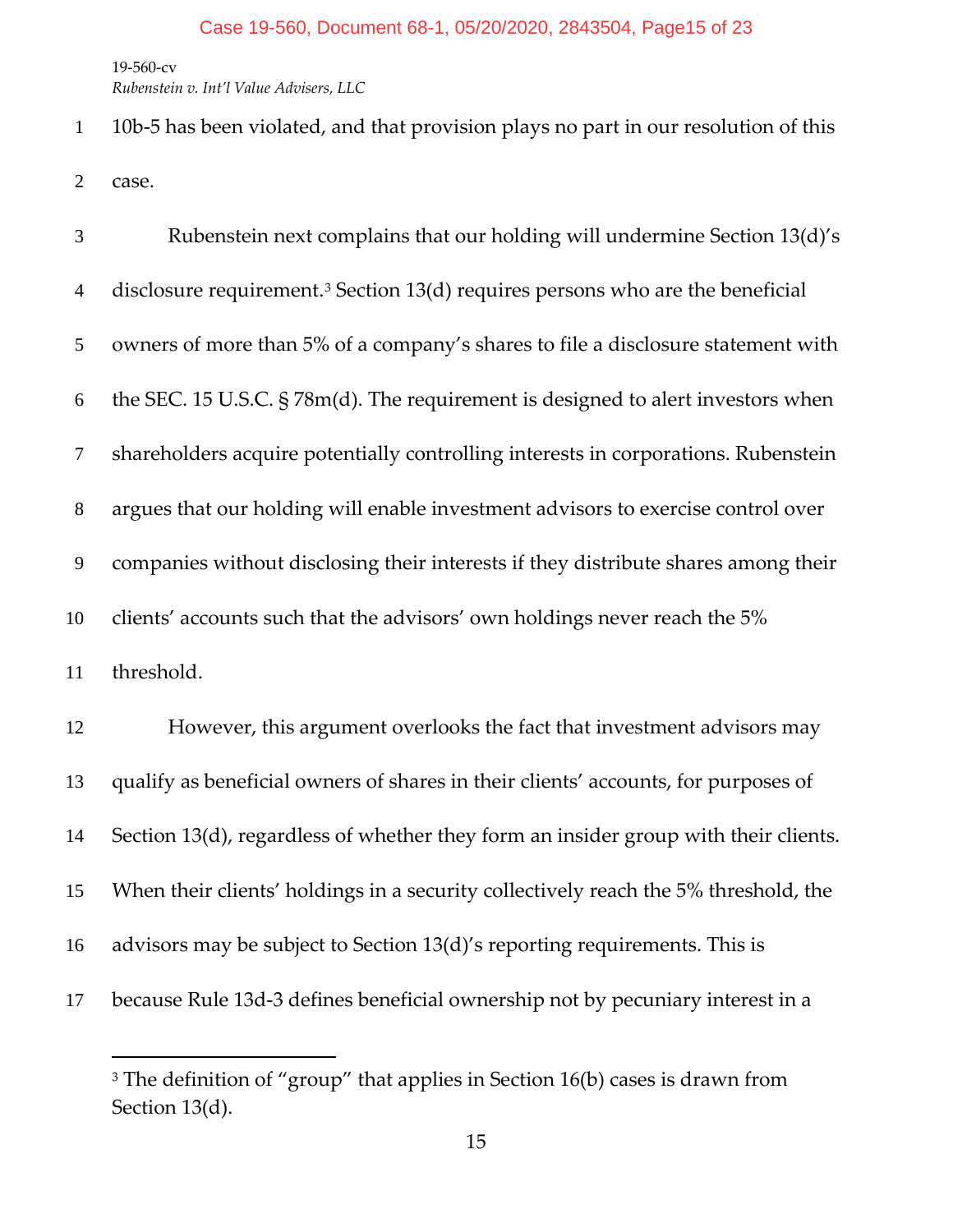*Rubenstein v. Int'l Value Advisers, LLC*

| $\mathbf{1}$   | security but rather by reference to the power to vote or dispose of that security.       |
|----------------|------------------------------------------------------------------------------------------|
| $\mathbf{2}$   | 17 C.F.R. § 240.13d-3(a). <sup>4</sup> Consequently, investment advisors who trade their |
| 3              | clients' shares are deemed beneficial owners of those shares, and their clients'         |
| $\overline{4}$ | holdings count toward their own beneficial ownership of a security, under                |
| 5              | Section 13(d). Advisors who purchase a sufficient quantity of a security in their        |
| 6              | clients' managed accounts will become subject to Section 13(d)'s disclosure              |
| $\tau$         | requirement even if they do not form an insider group with their clients. Indeed,        |
| $8\,$          | this is one reason why IVA filed a Schedule 13D disclosing its insider status with       |
| 9              | respect to DeVry. Consequently, Rubenstein's concern is misplaced, and his               |
| 10             | policy arguments do not persuade us that IVA formed an insider group with its            |
| 11             | clients.                                                                                 |
| 12             | III.                                                                                     |
| 13             | Seeking to expand the scope of group liability, Rubenstein points us to                  |
| 14             | Rule 16a-1's exemption of certain registered investment advisors ("RIAs") from           |

<span id="page-15-0"></span>[5](#page-15-1) the short-swing profit rule.<sup>5</sup> This exemption applies to enumerated "institutions"

<span id="page-15-1"></span> As discussed above, Section 16(b) adopts a second definition of beneficial ownership to narrow the class of transactions subject to the short-swing profit rule. The Section 16(b) definition does refer to pecuniary interest in a security, but that definition does not apply to Section 13(d)'s disclosure requirement. The SEC adopted this exemption "to avoid undue interference with the day-today business of banks, brokers, dealers, investment advisers and other specified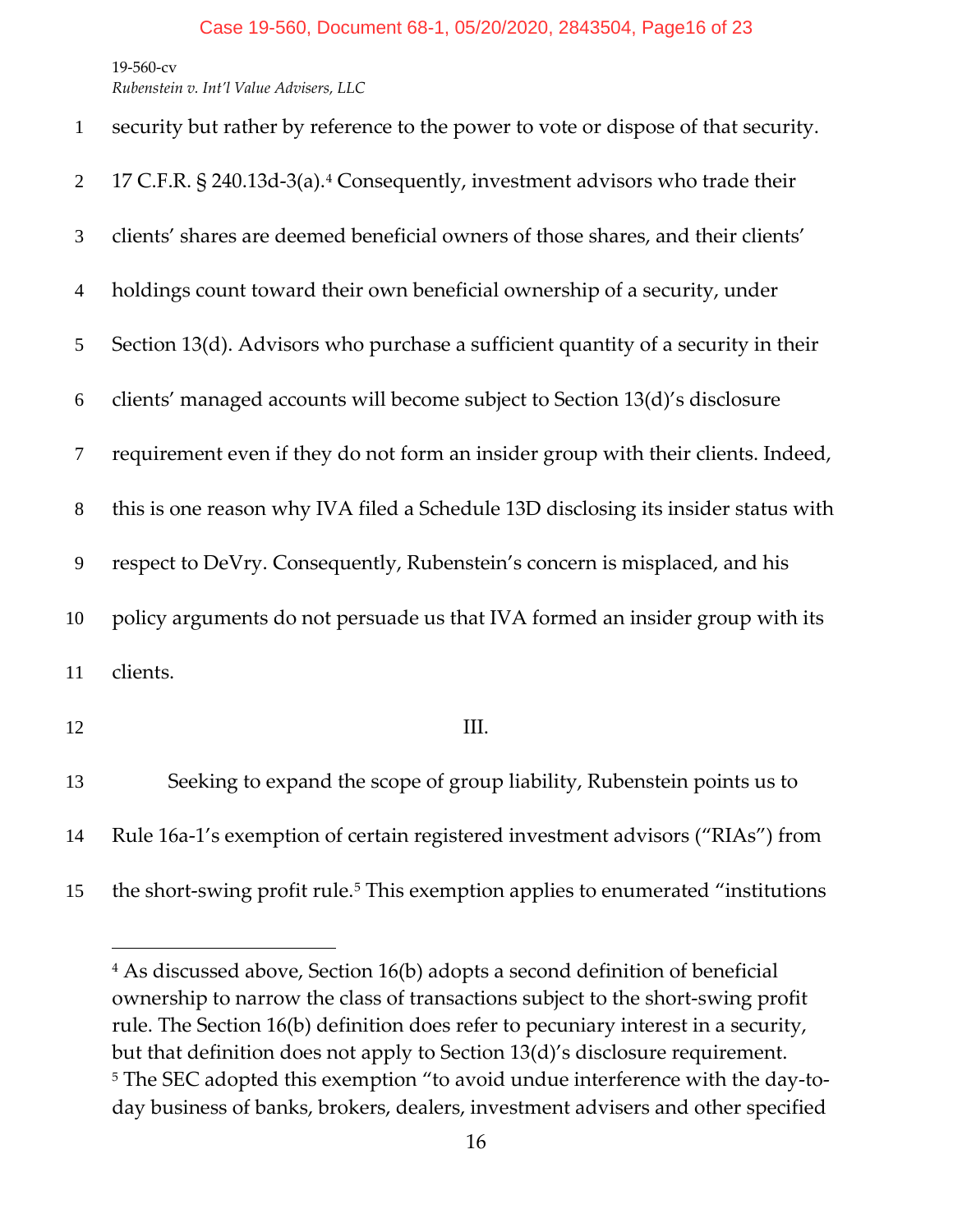*Rubenstein v. Int'l Value Advisers, LLC*

| $\mathbf{1}$    | or persons" who hold securities "for the benefit of third parties or in customer or |
|-----------------|-------------------------------------------------------------------------------------|
| $\overline{2}$  | fiduciary accounts in the ordinary course of business," provided that the shares    |
| $\mathfrak{Z}$  | are acquired "without the purpose or effect of changing or influencing control of   |
| $\overline{4}$  | the issuer or [evading reporting requirements]." 17 C.F.R. § 240.16a-1(a)(1).       |
| 5 <sup>5</sup>  | When a covered institution or person satisfies these requirements, it does not      |
| 6               | qualify as the beneficial owner of its customers' securities for the purpose of the |
| $7\phantom{.0}$ | short-swing profit rule's 10% ownership threshold (i.e., its customers' holdings    |
| 8               | do not count toward its own holdings). <sup>6</sup>                                 |
| 9               | Rubenstein argues that because IVA does not qualify for the RIA                     |

10 exemption, given its control purpose with respect to DeVry, its clients must be

institutional fiduciaries and custodians." Ownership Reports and Trading by Officers, Directors and Principal Security Holders, Exchange Act Release No. 27148, 54 Fed. Reg. 35667 (Aug. 29, 1989).

<span id="page-16-0"></span><sup>6</sup> Above, we emphasized that a client's holdings generally count toward its investment manager's beneficial ownership of a security for purposes of Section 13(d). Rule 16a-1's RIA exemption applies only to Section 16—which employs a second definition of beneficial ownership and does not affect our analysis of Section 13(d). Additionally, the RIA exemption applies "[s]olely for purposes of determining whether a person is a beneficial owner of more than ten percent of any class of equity securities." 17 C.F.R. § 240.16a-1(a)(1). Once a person is deemed the beneficial owner of more than 10%, then the RIA exemption is no longer relevant. For this reason, an advisor who satisfies the RIA exemption but independently qualifies as a statutory insider (e.g., holds more than 10% of a class of securities in its own account or has deputized a director on an issuer's board) may be required to disgorge its performance-related fees. *See id.* § 240.16a- $1(a)(2)(ii)(C)$ .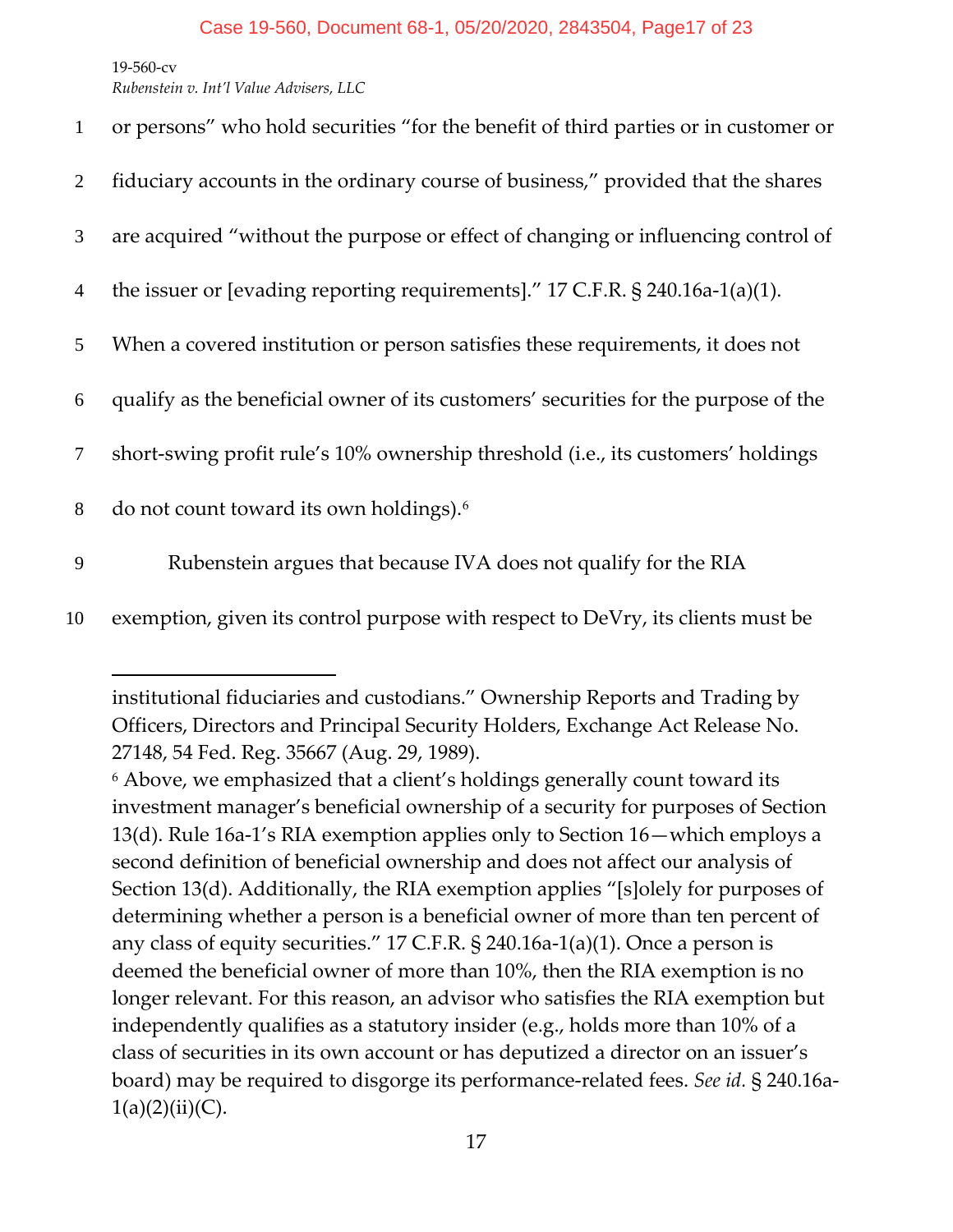*Rubenstein v. Int'l Value Advisers, LLC*

| $\mathbf{1}$   | liable as a group. Through this argument, he attempts to turn an exemption that      |
|----------------|--------------------------------------------------------------------------------------|
| $\overline{2}$ | may provide advisors a safe harbor into a rule that advisors must satisfy. In        |
| 3              | making this attempt, he misses the mark because it is the liability of an IVA        |
| $\overline{4}$ | client, rather than IVA itself, that is at issue. The RIA exemption excludes certain |
| 5              | RIAs from the definition of "beneficial owner"; it does not affect persons who are   |
| 6              | not RIAs (e.g., their clients). Even more importantly, the exemption makes no        |
| $\tau$         | reference to group agreements. Whether IVA satisfied the RIA exemption or was        |
| $8\,$          | a beneficial owner of the securities in question has no bearing on the question of   |
| 9              | whether it and its clients entered an agreement that would subject it to group       |
| 10             | liability.                                                                           |
| 11             | The structure of the statute and rules confirms the independence of the              |
| 12             | RIA exemption from the definition of a group. "Group" is defined in Section          |
| 13             | 13(d) of the '34 Act, and this definition is applied to Section 16(b) by Rule 16a-1. |
| 14             | The RIA exemption, however, applies "solely to Section 16 of the Act." 17 C.F.R.     |
|                |                                                                                      |

§ 240.16a-1. Accordingly, it filters certain persons who are subject to Section 13(d)

out of the pool of persons subject to Section 16(b); it does not expand the class of

persons treated as group members under Section 13(d). In a group liability case,

if a court determines that a Section 13(d) group has not been formed, the RIA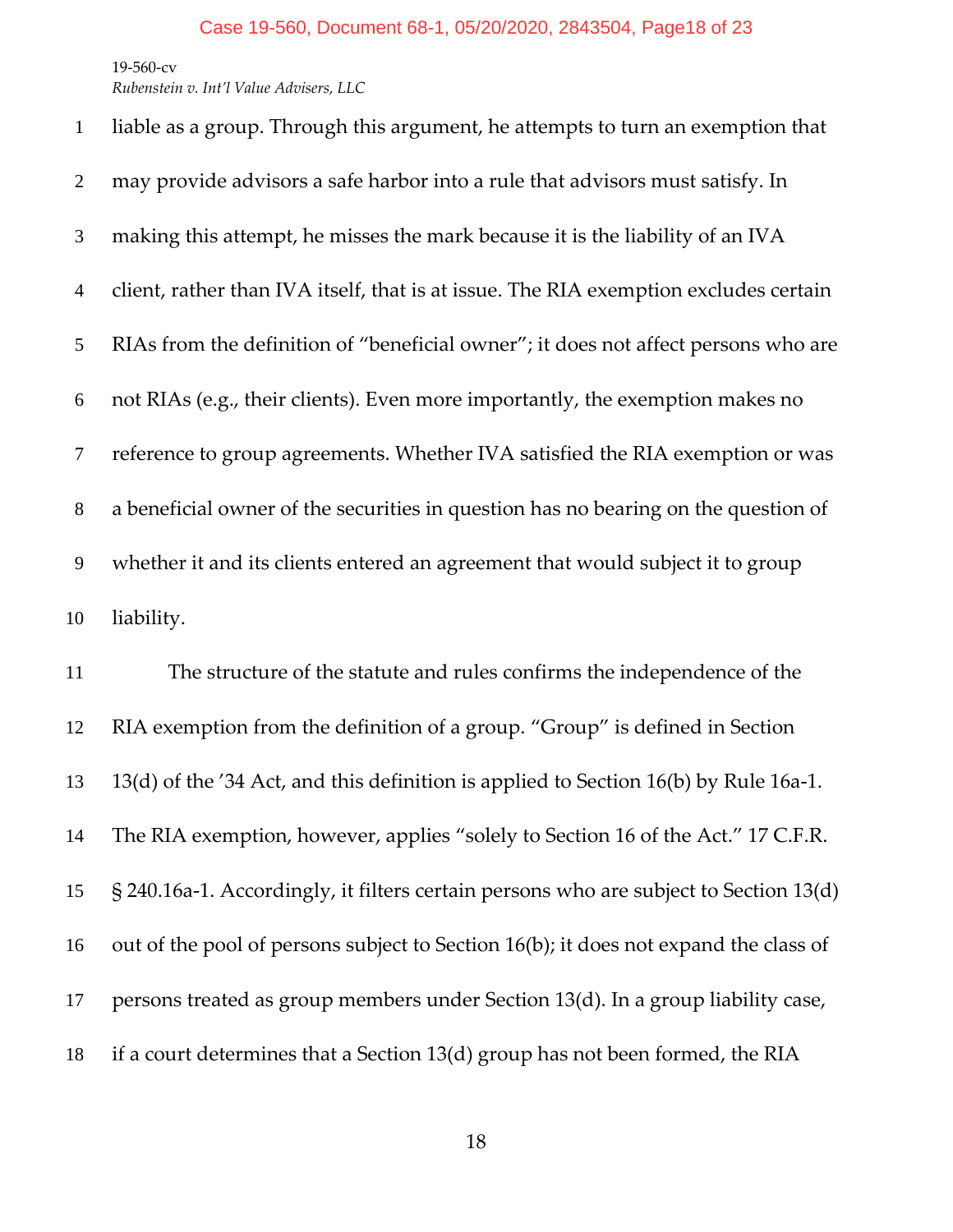*Rubenstein v. Int'l Value Advisers, LLC*

| $\mathbf{1}$   | exemption issue falls by the wayside. In other words, if a group liability           |
|----------------|--------------------------------------------------------------------------------------|
| $\overline{2}$ | defendant has not entered an issuer-specific trading agreement, a court need not     |
| 3              | ask whether his investment advisor satisfies the RIA exemption.                      |
| $\overline{4}$ | In pursuit of this argument, Rubenstein directs us to Egghead.com, Inc. v.           |
| 5              | Brookhaven Capital Management Co., in which we held that investment advisors         |
| 6              | are not deemed beneficial owners of their clients' shares, for purposes of Section   |
| $\tau$         | 16(b), when they satisfy the RIA exemption. 340 F.3d 79, 84 (2d Cir. 2003). This     |
| $8\phantom{1}$ | straightforward rule does not change our result. This case turns on the criteria for |
| 9              | group agreement, not on whether IVA was a beneficial owner of its clients'           |
| 10             | securities. Moreover, Egghead says nothing about liability when an advisor does      |
| 11             | not meet the RIA exemption.                                                          |
| 12             | Simply put, the RIA exemption is a separate component of the short-swing             |
| 13             | profit rule that is not relevant to this case. When an investment advisor and its    |
| 14             | clients have not entered an agreement to acquire, hold, vote, or dispose of the      |
| 15             | securities of a particular issuer, they do not qualify as an insider group. This     |
| 16             | result is not changed by the RIA exemption.                                          |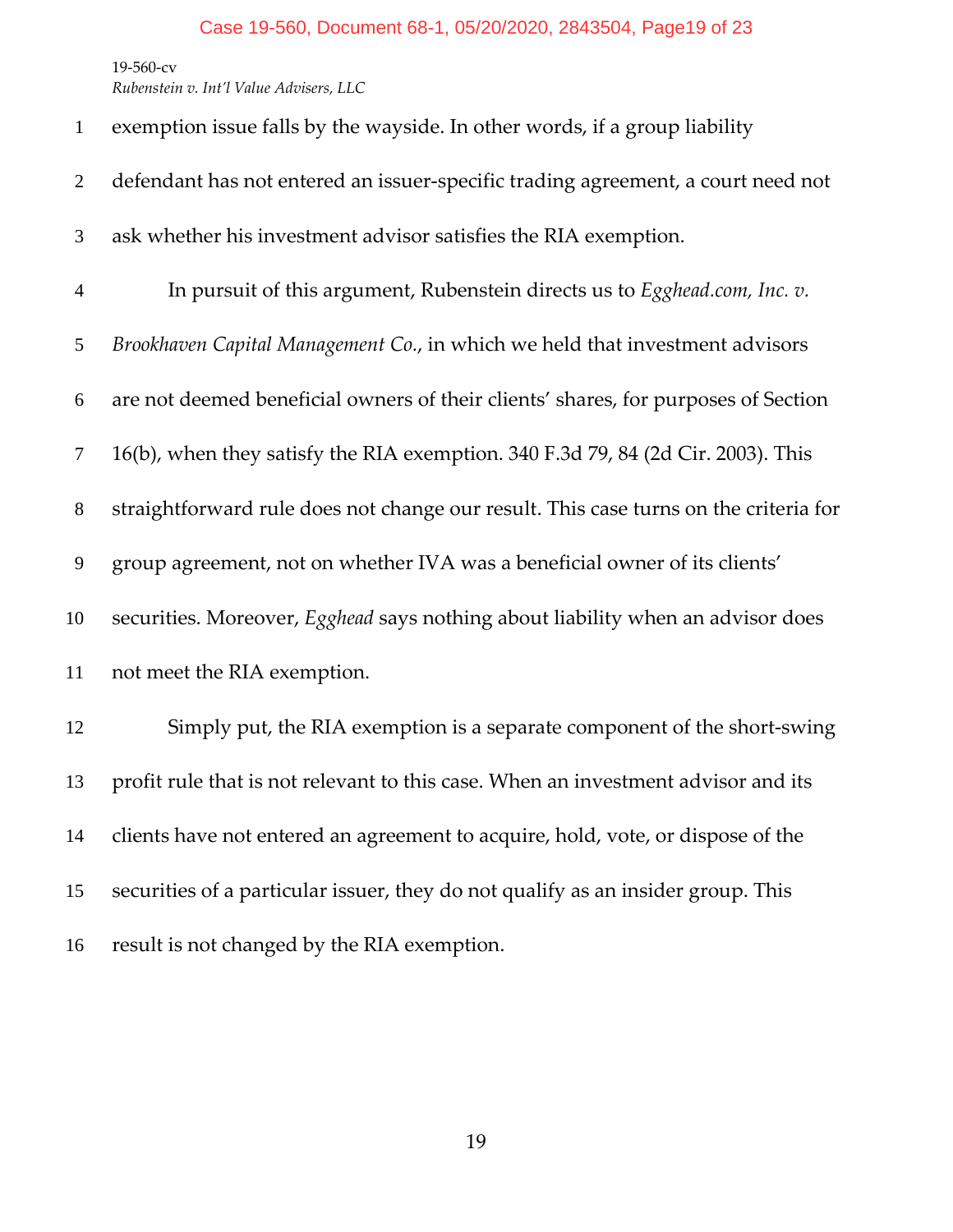*Rubenstein v. Int'l Value Advisers, LLC*

 $1 \qquad \qquad IV.$ 

 In the absence of any agreement to trade in the securities of an issuer, Rubenstein argues for a theory of implied agreement. IVA was a statutory insider that filed a Schedule 13D with the SEC disclosing its status. Rubenstein contends that by silently acquiescing in their advisor's trading for their benefit after the advisor filed that form, IVA's clients implicitly agreed to trade in the securities of DeVry as members of the insider group. We find no support for this theory in the relevant statutes or regulations. Rubenstein would have us treat all investors as though they were conscious of the securities held by their advisors' other clients and would mandate that they tailor their investment decisions to those other clients' trades. He would further require them to monitor their advisors' activity on various corporate boards and to assess whether their advisors may have adopted a control purpose with respect to particular issuers. Such requirements are impracticable ones that are not contemplated by the securities laws. Section 16(b) is not designed to threaten liability based on the trades of other investors to whom a defendant's only connection is sharing an investment advisor.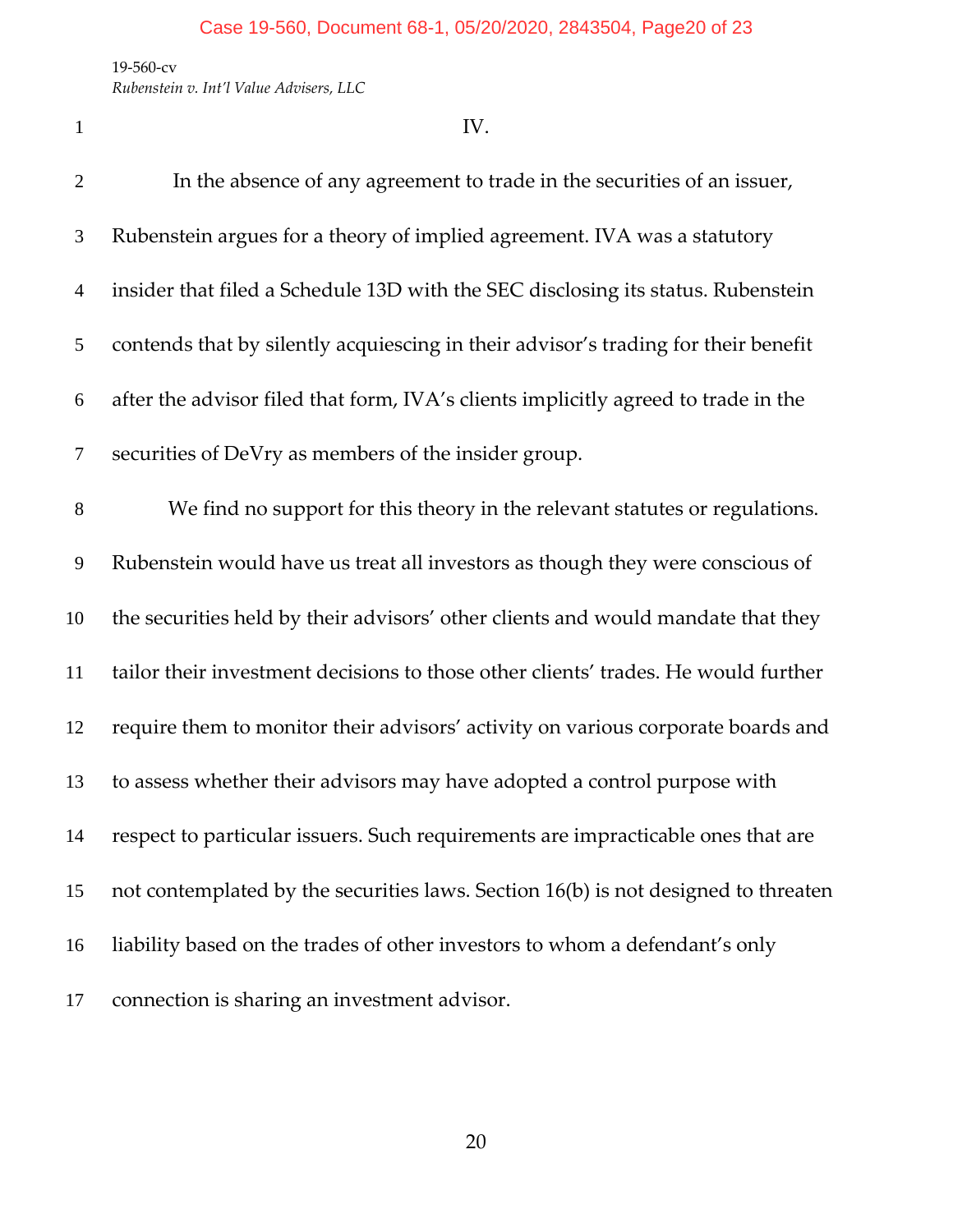*Rubenstein v. Int'l Value Advisers, LLC*

| $\mathbf{1}$   | Rubenstein claims that these difficulties can be avoided if investment            |
|----------------|-----------------------------------------------------------------------------------|
| 2              | advisors adopt compliance procedures that prevent short-swing trading.            |
| 3              | However, Rubenstein seeks to hold advisors' clients liable, and those clients may |
| $\overline{4}$ | have no control over their advisor's compliance procedures. Rubenstein's          |
| 5              | proposed theory of liability would demand that clients, who may be                |
| 6              | unsophisticated individual investors, adopt procedures for monitoring the         |
| $\overline{7}$ | investments of their advisors' other clients. Rubenstein would hold a retiree on  |
| 8              | the beach in Florida liable when he fails to conduct an ongoing analysis of his   |
| 9              | IRA manager's trading in other clients' accounts. We decline to go down this      |
| 10             | road.                                                                             |

11 V.

 Rubenstein's final theory of liability, raised for the first time on appeal, is that IVA acted as an agent and director by deputization for its clients. We see no merit in this theory. To be sure, there is some support in our precedent for the theory that a statutory insider may not escape liability by merely delegating investment responsibility to an agent. *See, e.g.*, *Huppe v. WPCS Int'l Inc.*, 670 F.3d 214, 221-22 (2d Cir. 2012). That is, an insider principal cannot shed its insider status by transferring trading authority to a non-insider agent. For example, the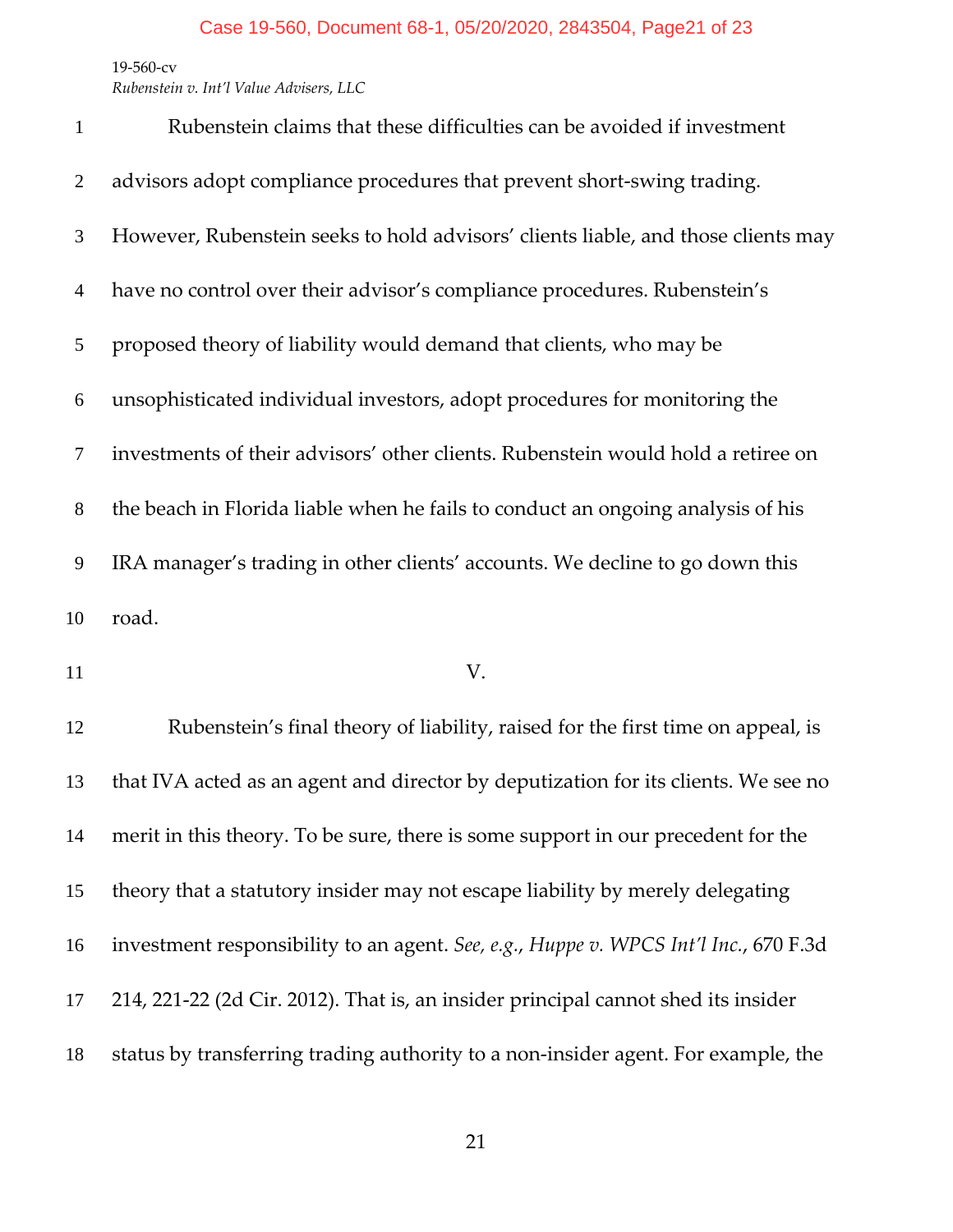*Rubenstein v. Int'l Value Advisers, LLC*

| $\mathbf{1}$   | owner of 10% of the outstanding shares of a security may not delegate authority      |
|----------------|--------------------------------------------------------------------------------------|
| $\overline{2}$ | over 5% to an agent and thereby claim to be a 5% shareholder who is not subject      |
| 3              | to Section 16(b). No authority, however, suggests that a non-insider principal       |
| $\overline{4}$ | may unknowingly inherit the insider status of its agent.                             |
| 5              | Rubenstein also points us to a "director by deputization" theory, under              |
| 6              | which an investor becomes a statutory insider when it deputizes an individual to     |
| 7              | serve as its representative on an issuer's board of directors. See generally Blau v. |
| 8              | Lehman, 368 U.S. 403, 408-10 (1962); Roth ex rel. Beacon Power Corp. v. Perseus,     |
| 9              | L.L.C., 522 F.3d 242, 246 (2d Cir. 2008). IVA argues that, under this theory, IVA's  |
| 10             | clients were insiders because they hired IVA as their investment advisor and IVA     |
| 11             | then appointed a director to DeVry's board. Although this appointment may            |
| 12             | have rendered IVA a statutory insider, it did not render its clients insiders. IVA's |
| 13             | clients did not deputize anyone as a director. It is unlikely that most of these     |
| 14             | clients were even aware that their advisor had deputized a director on the DeVry     |
| 15             | board. And even if some clients were so aware, there is no indication that they      |
| 16             | agreed to the deputization. In any event, we conclude that further discussion of     |
| 17             | these theories is not appropriate because they were not raised in the court below.   |